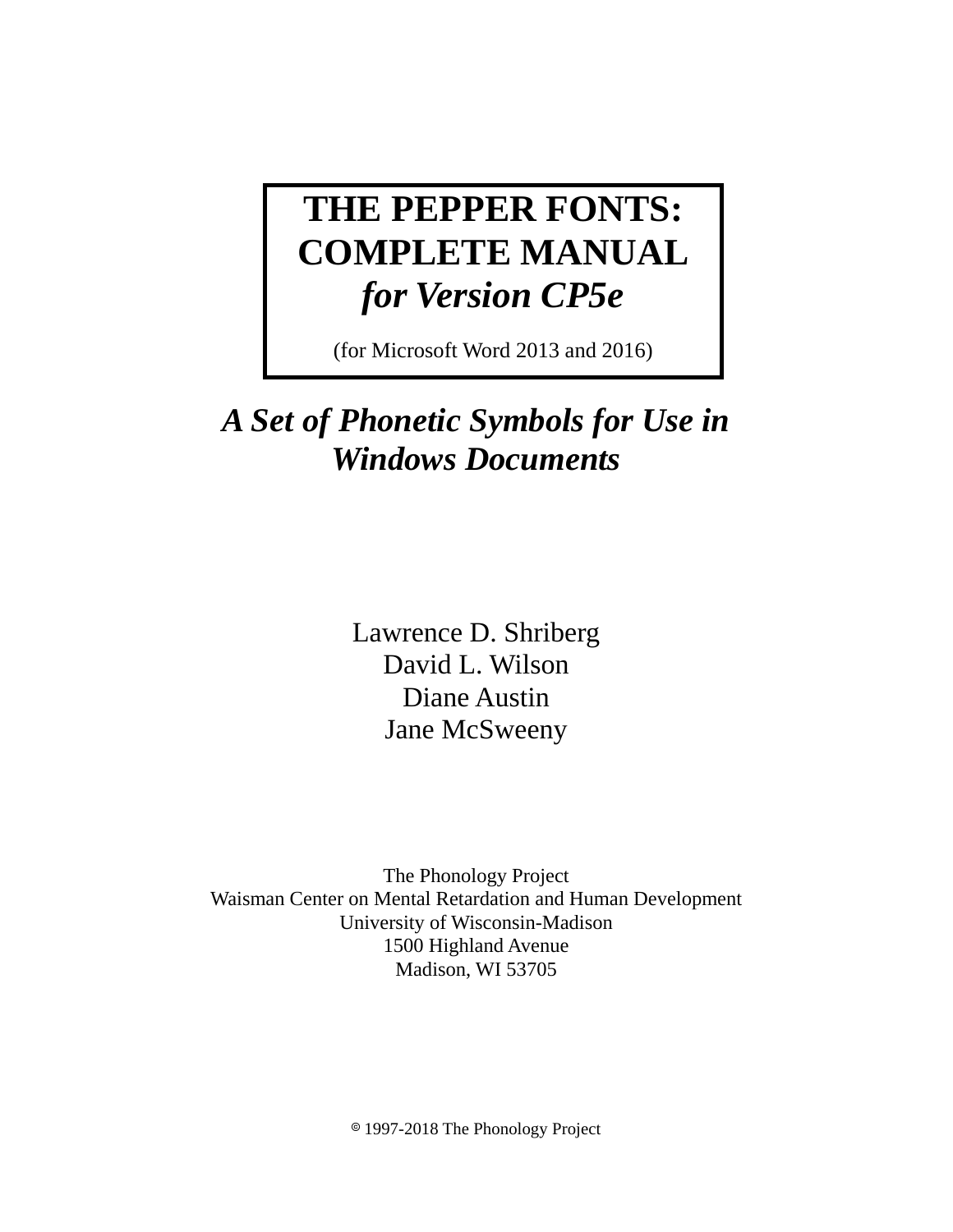# **CONTENTS**

| <b>REFERENCES</b> |  |
|-------------------|--|
|                   |  |
|                   |  |
|                   |  |
|                   |  |
|                   |  |
|                   |  |
|                   |  |
|                   |  |
|                   |  |
|                   |  |
|                   |  |
|                   |  |
|                   |  |
|                   |  |
|                   |  |
|                   |  |
|                   |  |
|                   |  |
|                   |  |
|                   |  |

# **FIGURES AND TABLES**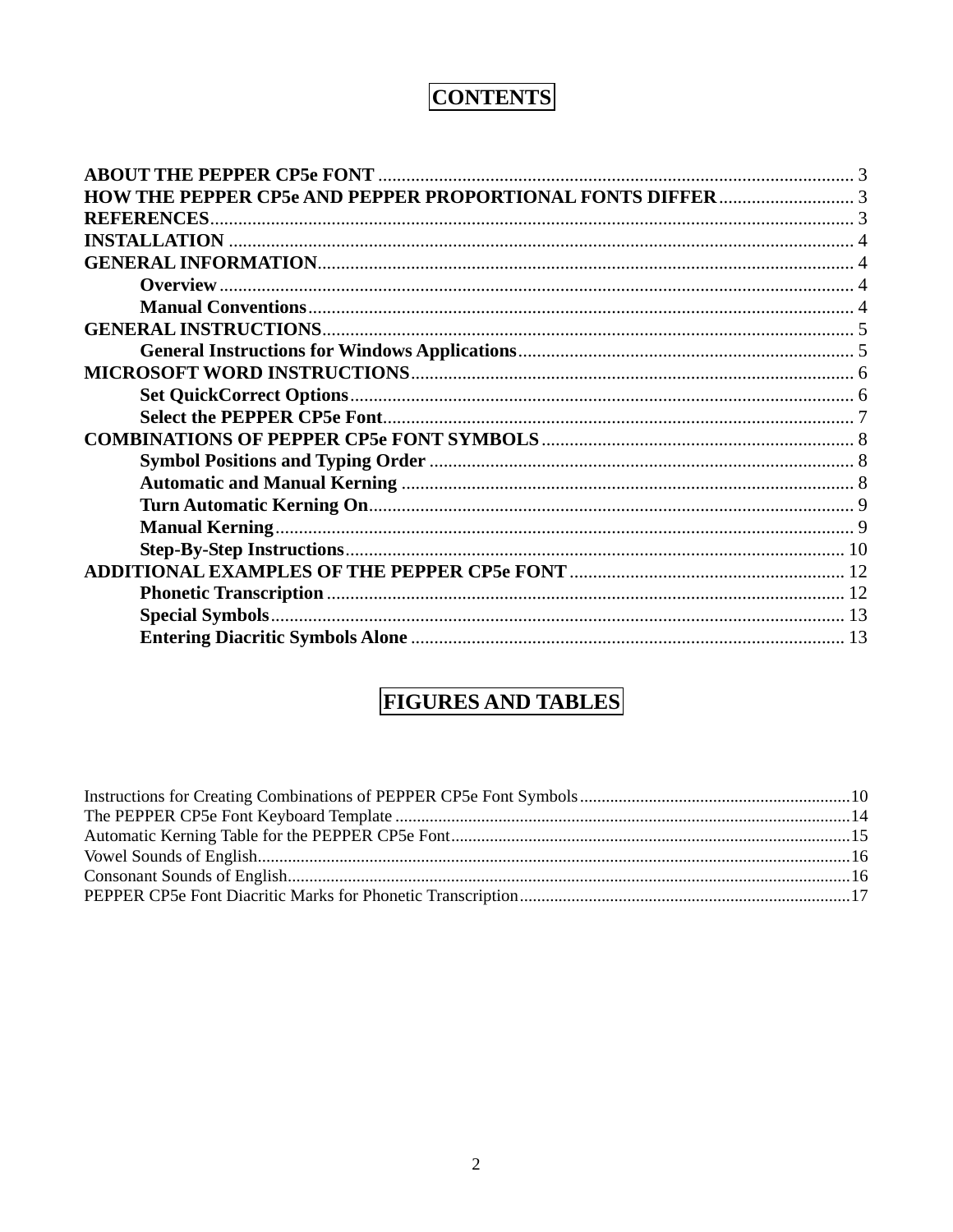#### **ABOUT THE CP5e PEPPER FONT**

The PEPPER CP5e font consists of a set of phonetic symbols and special characters for use in word processing documents. The CP5e font includes 44 regular and bold symbols for all of the American English consonants, vowels, and diphthongs and 42 diacritic symbols and special characters. The symbols in the PEPPER CP5e font are compatible with the 5th edition of *Clinical Phonetics* (Shriberg, Kent, McAllister, & Preston, 2019) and differ in several ways from the other two PEPPER fonts (PEPPER Proportional, PEPPER sans Diacritics, see below), which include symbols that are compatible with the first 4 editions of *Clinical Phonetics* (Shriberg & Kent, 1982, 1995, 2003, 2013). A separate manual for the [PEPPER Proportional](https://phonology.waisman.wisc.edu/wp-content/uploads/sites/532/2019/05/PEPF_REV_2018.pdf) and PEPPER sans Diacritics fonts (referred to as Version 2.0/2.1) is available on the Phonology Project website.

The symbols for the PEPPER Proportional font were subsequently incorporated into a speech analysis package titled PEPPER (Shriberg & Nockerts, 1982); upgrades of PEPPER were transferred to PC (Shriberg, 1986a, 1986b) and VAX (Shriberg & Wilson, 1990) platforms. The PEPPER CP5e font has been developed specifically for use with the 5th edition of *Clinical Phonetics*, and any differences between it and the PEPPER Proportional font have *not* been incorporated into the PEPPER speech analysis package.

#### **HOW THE PEPPER CP5e AND PEPPER PROPORTIONAL FONTS DIFFER**

The PEPPER CP5e font differs from the PEPPER Proportional font in the following ways:

- The symbol for the allophonic lingua-alveolar flap (**`**) has been added.
- The symbol for the vowel /**p**/ has been removed from the keyboard template (p. 14).
- The diacritic symbols for fronted/advanced and backed/retracted have been changed to and **S**, respectively. (Note that the **S** symbol is the "centralized" diacritic in the PEPPER Proportional

font; there is no diacritic for "centralized" in the PEPPER CP5e font.)

• The fronted, advanced, backed, and retracted ( **H**  $\sim$  **H**  $\sim$  **L**  $\sim$  ) diacritic symbols in the PEPPER Proportional font are not available in the PEPPER CP5e font.

If you have a problem installing or using the PEPPER fonts, please send an email to shriberg@waisman.wisc.edu. Our web address is: https://phonology.waisman.wisc.edu

### **REFERENCES**

Shriberg, L. D. (1986a). *PEPPER: Programs to examine phonetic and phonologic evaluation records.* Software Development and Distribution Center, University of Wisconsin-Madison.

Shriberg, L. D. (1986b). *PEPPER: Programs to examine phonetic and phonologic evaluation records.* Hillsdale, NJ: Lawrence Erlbaum.

Shriberg, L. D. & Kent, R. D. (1982). *Clinical phonetics.* New York: MacMillan.

Shriberg, L. D. & Kent, R. D. (1995). *Clinical phonetics* (2nd ed.). Boston: Allyn & Bacon.

Shriberg, L.D. & Kent, R.D. (2003). *Clinical phonetics.* (3rd ed.). Boston, MA: Allyn & Bacon.

Shriberg, L.D. & Kent, R.D. (2013). *Clinical phonetics.* (4th ed.). Boston, MA: Pearson Education.

Shriberg, L.D., Kent, R.D., McAllister, T., & Preston, J. L. *Clinical phonetics.* (5th ed.). Boston, MA: Pearson Education.

- Shriberg, L. D. & Nockerts, A. (1982). *A speech analysis program for the Harris/800 minicomputer.* Waisman Center Research Computing Facility, University of Wisconsin-Madison.
- Shriberg, L. D. & Wilson, D. L. (1990). *VAX version of PEPPER.* Waisman Center Research Computing Facility, University of Wisconsin-Madison. Supported by NINDCS Grant No. 00496.
- Shriberg, L. D., Wilson, D. L., & Austin, D. (1994). *The PEPPER font.* Waisman Center Research Computing Facility, University of Wisconsin-Madison. Supported by NINDCS Grant No. 00496.
- Shriberg, L. D., Wilson, D. L., & Austin, D. (1995). *The PEPPER font: A set of phonetic symbols for use in WordPerfect documents.* Boston: Allyn and Bacon.

8 1997-2018 The Phonology Project

LIMITED WARRANTY: The PEPPER font and its installation program are provided "as is" without warranty of any kind, either expressed or implied, including, but not limited to the implied warranties of merchantability and fitness for a particular purpose.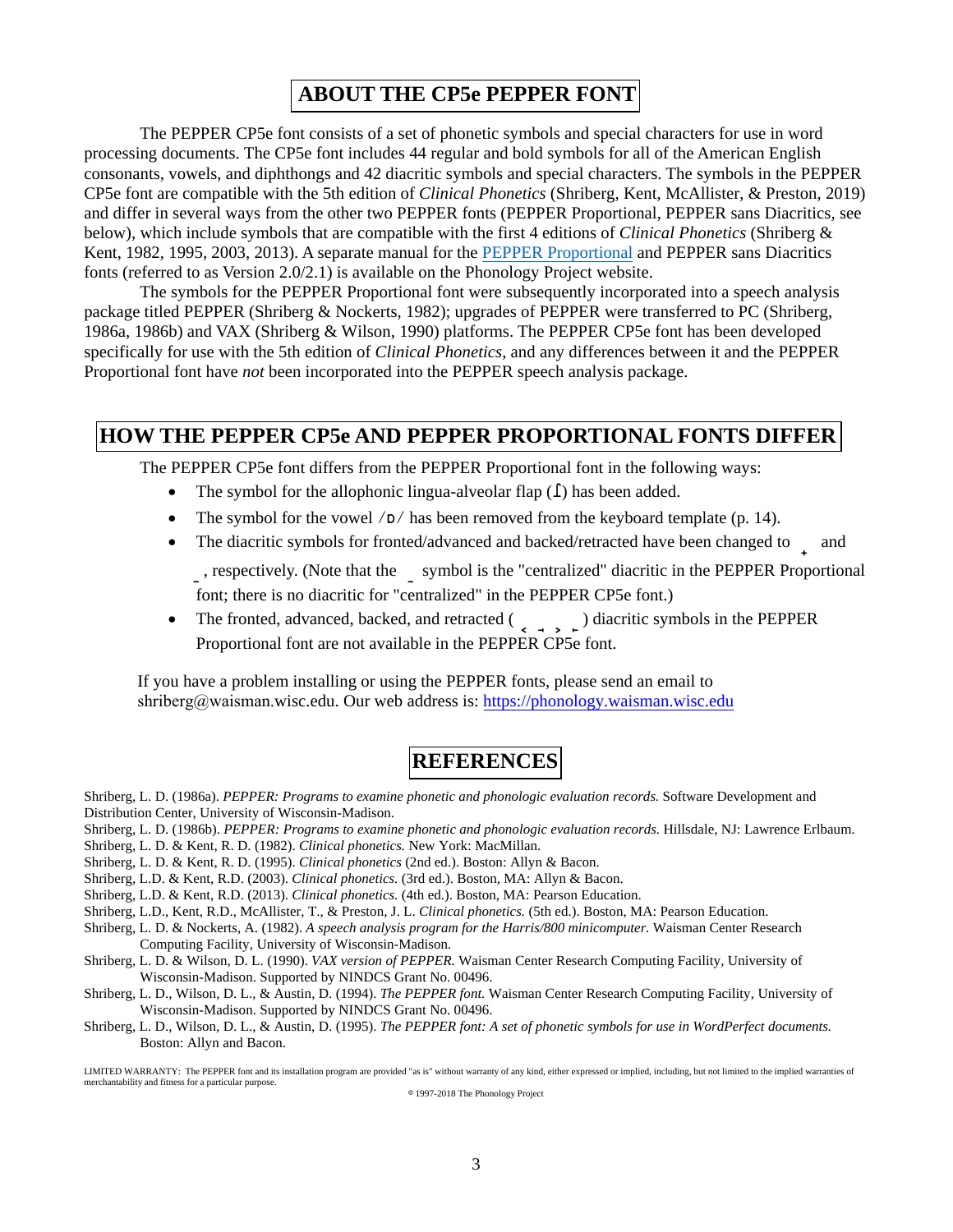# **INSTALLATION**

Follow the directions at: https://phonology.waisman.wisc.edu/pepper-font/installation-instructions/

## **GENERAL INFORMATION**

| <b>Overview</b>           | There are three categories of symbols in the PEPPER CP5e font:                                                                                                                                                                                                                                                                                                                                                                                                                                                                                                                         |
|---------------------------|----------------------------------------------------------------------------------------------------------------------------------------------------------------------------------------------------------------------------------------------------------------------------------------------------------------------------------------------------------------------------------------------------------------------------------------------------------------------------------------------------------------------------------------------------------------------------------------|
|                           | 1) Symbols for consonants, vowels, and diphthongs (main symbols)<br>2) Symbols for punctuation and other special needs (special symbols)<br>3) Symbols for diacritics (diacritic symbols)                                                                                                                                                                                                                                                                                                                                                                                              |
|                           | Vowel and Diphthong Sounds of English (p. 16) illustrates 21 vowel and<br>diphthong symbols, with 16 vowels arranged within the vowel quadrilateral.<br>Consonant Sounds of English (p. 16) illustrates each of the 26 consonant symbols<br>arranged by place-manner-voicing. (One additional consonant, $M$ , and one<br>allophone, L, are also available in the PEPPER CP5e font.) PEPPER CP5e Font<br>Diacritic Marks for Phonetic Transcription (p. 17) illustrates the classification,<br>placement, and definition of each of the 39 diacritic symbols and 3 special<br>symbols. |
|                           | Clinical errors or speech differences are represented by positioning diacritics<br>according to anatomical and linguistic place. For example, diacritics for stress,<br>nasal, and lip modifications are placed above main symbols. (Examples of<br>combinations of main and diacritic symbols are given on pp. 10 - 12).                                                                                                                                                                                                                                                              |
|                           | The PEPPER CP5e Font Keyboard Template (p. 14) shows which keys produce<br>the PEPPER CP5e font characters. Take a few minutes to familiarize yourself<br>with the keyboard template, and with the vowel and diphthong, consonant, and<br>diacritic figures on pages 16 - 17.                                                                                                                                                                                                                                                                                                          |
| <b>Manual Conventions</b> | This manual assumes that you know the basics for using Microsoft Windows.<br>This includes using menus, dialog boxes, and a mouse. If you are not familiar<br>with these operations, see your Microsoft Windows documentation.                                                                                                                                                                                                                                                                                                                                                         |
|                           | Menu selections are indicated as follows:<br>Choose Main menu item $\triangleright$ Submenu item $\triangleright$ etc.                                                                                                                                                                                                                                                                                                                                                                                                                                                                 |
|                           | Special keys and menu items are printed in <b>bold</b> . Items to be typed are printed in<br>Courier bold.                                                                                                                                                                                                                                                                                                                                                                                                                                                                             |
|                           | The cursor movement keys are indicated by arrows: $\rightarrow, \leftarrow, \uparrow, \downarrow$ .                                                                                                                                                                                                                                                                                                                                                                                                                                                                                    |
|                           | Document font refers to the font used for the body of a document.<br>PEPPER font refers to the font used to print regular and bold phonetic symbols.                                                                                                                                                                                                                                                                                                                                                                                                                                   |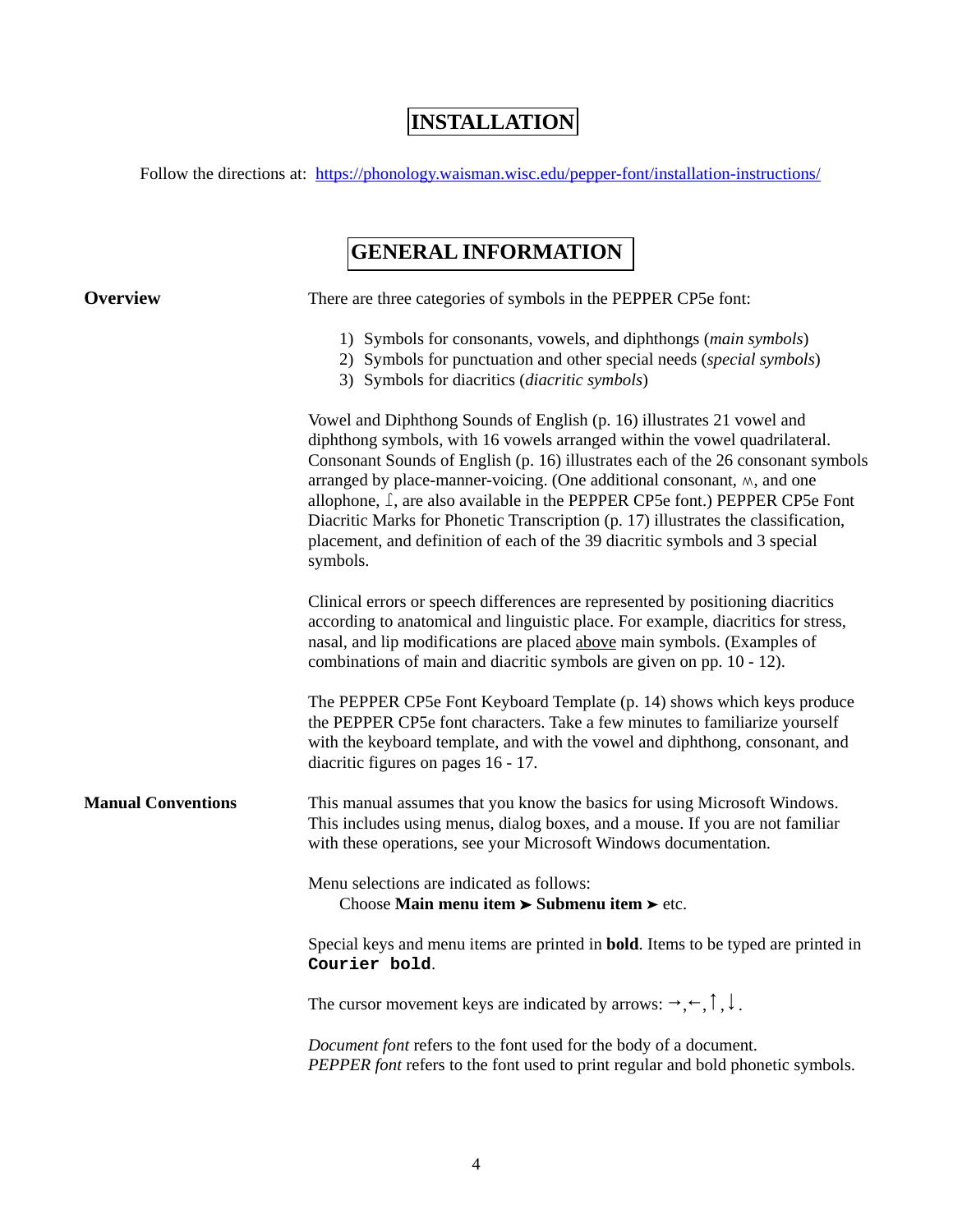### **GENERAL INSTRUCTIONS**

**General Instructions for Windows Applications**

This section gives general instructions for using the PEPPER CP5e font in any Windows application.

After installation, the PEPPER CP5e font will be available to all Windows applications that support TrueType fonts. Using main symbols or single diacritic symbols is straightforward:

- 1. Select the PEPPER CP5e font. If you are unsure how to select a font, refer to your application manual or help system. If the program uses the PEPPER fonts to display the PEPPER font names, the result is
	- $+$   $+$   $+$   $+$ for *PEPPER CP5e*,
	- for *PEPPER Proportional*, and  $+1$  $\ddot{\phantom{0}}$
	- for *PEPPER sans Diacritics*.
- 2. Refer to the PEPPER CP5e Keyboard Template on page 14. Press the key(s) for the symbol(s) you want to include in your document.
- 3. To enter "regular" characters, re-select the document font.

Combinations of main symbols and diacritics may require more trial and error. Our suggestion is that you read the specific instructions for Microsoft Word which follow and consult your application manual for similar functions (for example, superscripts and kerning). Main symbol/diacritic combinations may not be possible in all applications.

If you have particular success (or difficulty) using the PEPPER CP5e font with a Windows application, please let us know via email at hmabie@wisc.edu. If we receive suggestions, we will post them on our web page at https://phonology.waisman.wisc.edu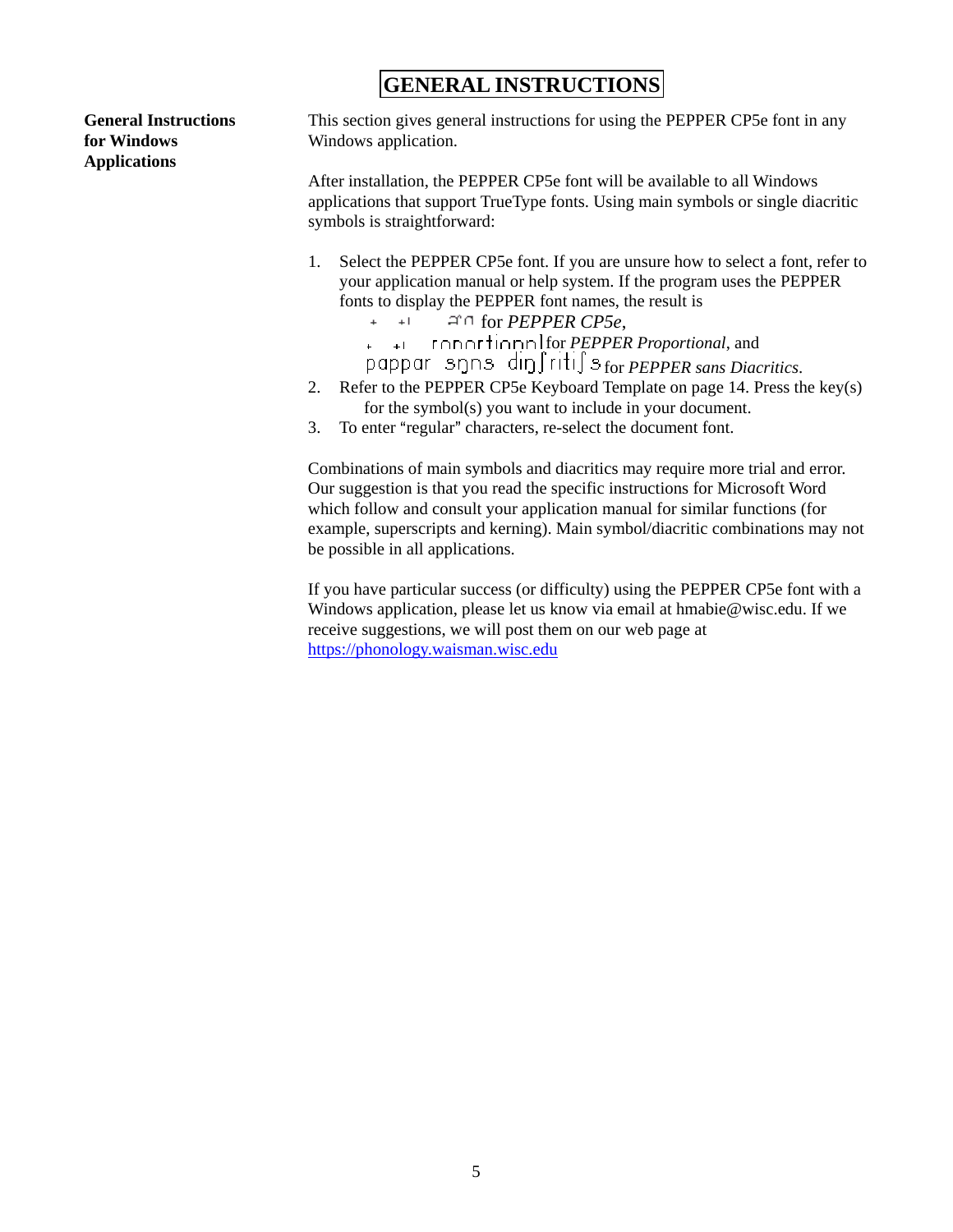#### **MICROSOFT WORD INSTRUCTIONS**

This section gives instructions for using the PEPPER CP5e font in Microsoft Word.

Microsoft Word's AutoCorrect feature is designed to make automatic corrections and changes in your document, such as correcting frequently misspelled words, replacing quotation marks with open and close quote symbols, and automatically capitalizing the first word of a sentence. Although these features are helpful for most documents, they can cause confusion when using the PEPPER CP5e font. For example, automatic capitalization would substitute a diacritic symbol for a main symbol, and replacing quotation marks would result in an undefined

To turn off some of the AutoCorrect options:

character for **θ**.

**Set AutoCorrect** 

**Options**

1. Choose **File** ' **Options** ' **Proofing** and click on the **AutoCorrect Options** . . . button. Click the **AutoCorrect** tab.

|             | AutoFormat                   |                                                         |     | Actions                |
|-------------|------------------------------|---------------------------------------------------------|-----|------------------------|
| AutoCorrect |                              | Math AutoCorrect                                        |     | AutoFormat As You Type |
| √           |                              | Show AutoCorrect Options buttons                        |     |                        |
|             | Correct TWo INitial CApitals |                                                         |     | Exceptions             |
|             |                              | Capitalize first letter of sentences                    |     |                        |
|             |                              | Capitalize first letter of table cells                  |     |                        |
|             | Capitalize names of days     |                                                         |     |                        |
|             |                              |                                                         |     |                        |
|             |                              | Correct accidental usage of cAPS LOCK key               |     |                        |
|             |                              |                                                         |     |                        |
|             | Replace text as you type     |                                                         |     |                        |
| Replace:    |                              | With: (a) Plain text P Formatted text                   |     |                        |
|             |                              |                                                         |     |                        |
|             |                              |                                                         |     |                        |
|             |                              |                                                         |     |                        |
|             |                              |                                                         |     |                        |
| d           | O                            |                                                         |     | ▲                      |
| (r)         | ®                            |                                                         |     |                        |
| (tm)        | TM                           |                                                         |     |                        |
| ш           | $\cdots$                     |                                                         |     |                        |
| 1           | 0                            |                                                         |     |                        |
| н.          | 0                            |                                                         |     |                        |
|             |                              |                                                         |     |                        |
|             |                              |                                                         |     |                        |
|             |                              |                                                         | Add | Delete                 |
|             |                              | Automatically use suggestions from the spelling checker |     |                        |

2. Uncheck the boxes that correct capitalization and the **Replace text as you type** box.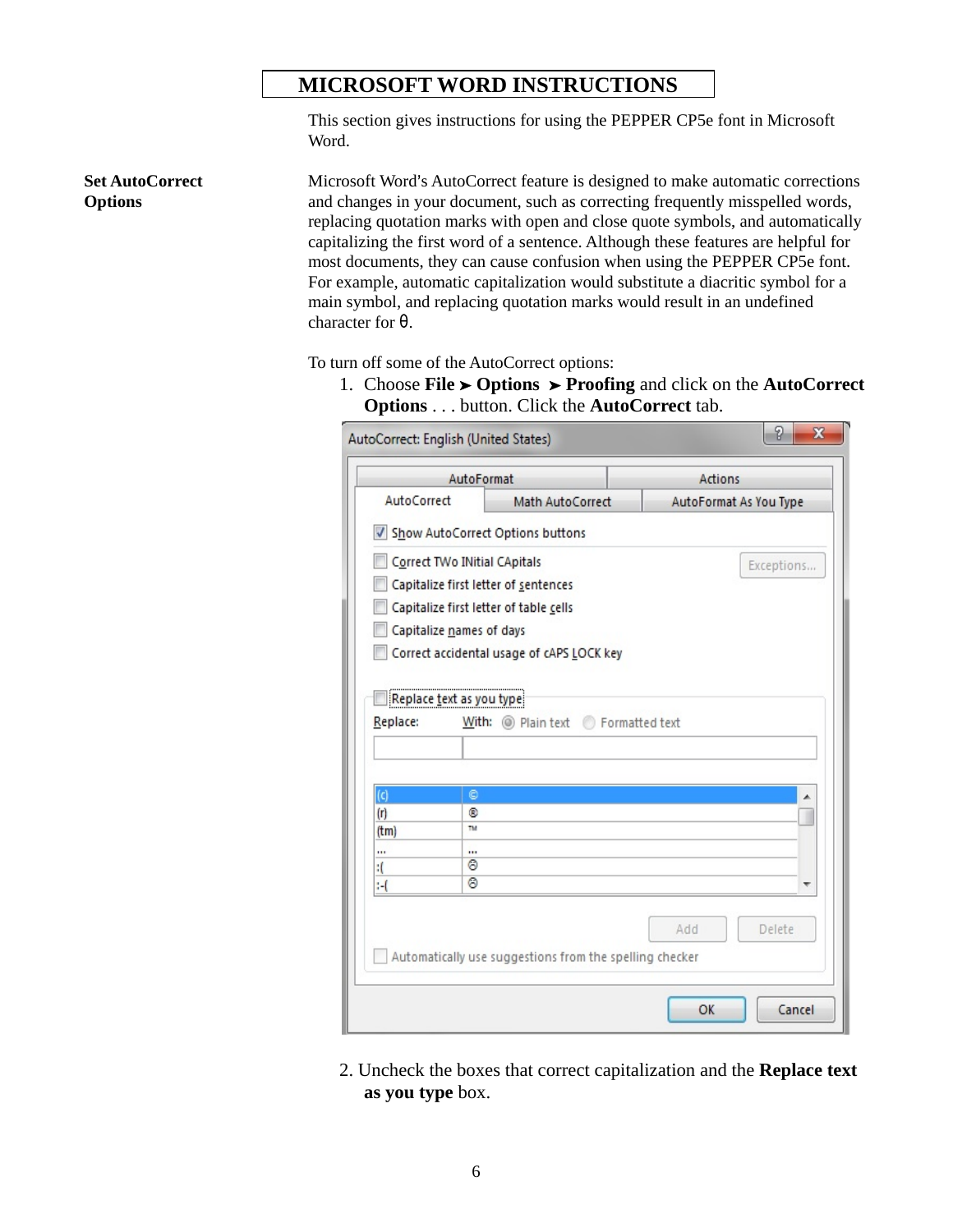3. Click the **AutoFormat As You Type** tab.

| AutoCorrect               |                                                      | P<br>х                                      |  |  |
|---------------------------|------------------------------------------------------|---------------------------------------------|--|--|
| AutoFormat                |                                                      | Actions                                     |  |  |
| AutoCorrect               | Math AutoCorrect                                     | AutoFormat As You Type                      |  |  |
| Replace as you type       |                                                      |                                             |  |  |
|                           | "Straight quotes" with "smart quotes"                | Ordinals (1st) with superscript             |  |  |
|                           | Fractions (1/2) with fraction character (1/2)        | $\triangledown$ Hyphens (--) with dash (--) |  |  |
|                           | *Bold* and italic with real formatting               |                                             |  |  |
|                           | Internet and network paths with hyperlinks           |                                             |  |  |
|                           |                                                      |                                             |  |  |
| Apply as you type         |                                                      |                                             |  |  |
| Automatic bulleted lists  |                                                      | Automatic numbered lists                    |  |  |
| <b>Border lines</b>       |                                                      | <b>V</b> Tables                             |  |  |
| Built-in Heading styles   |                                                      |                                             |  |  |
| Automatically as you type |                                                      |                                             |  |  |
|                           | Format beginning of list item like the one before it |                                             |  |  |
|                           | Set left- and first-indent with tabs and backspaces  |                                             |  |  |
|                           | Define styles based on your formatting               |                                             |  |  |
|                           |                                                      |                                             |  |  |
|                           |                                                      |                                             |  |  |
|                           |                                                      |                                             |  |  |
|                           |                                                      |                                             |  |  |
|                           |                                                      | Cancel<br>OK                                |  |  |
|                           |                                                      |                                             |  |  |

- 4. Under **Replace as you type**, uncheck the boxes to the left of **"Straight quotes" with "smart quotes"** and **Ordinals (1st) with superscript**.
- 5. Click **OK** to close the **AutoCorrect** dialog box.

 Select the PEPPER CP5e font using the Font drop down list in the HOME **PEPPER Font** toolbar. (HINT: Type **pep** to move to the PEPPER fonts quickly.) *PEPPER CP5e* appears as  $\rightarrow$   $\rightarrow$   $\rightarrow$   $\rightarrow$   $\rightarrow$  *PEPPER Proportional* appears as and *PEPPER sans Diacritics* appears as  $\mathbf{r}$ .goppar snns din∫riti∫s

To type bold phonetic symbols, select  $\mathbf{B}$  in the toolbar.

After you have finished typing characters in the PEPPER CP5e font (see the PEPPER CP5e Font Keyboard Template on p. 14), re-select the document font to type "regular" characters.

HINT: You can change previously typed text to phonetic symbols by selecting the text to be changed, then selecting the PEPPER CP5e font as above. Only the selected text will change to PEPPER symbols.

# **Select the CP5e**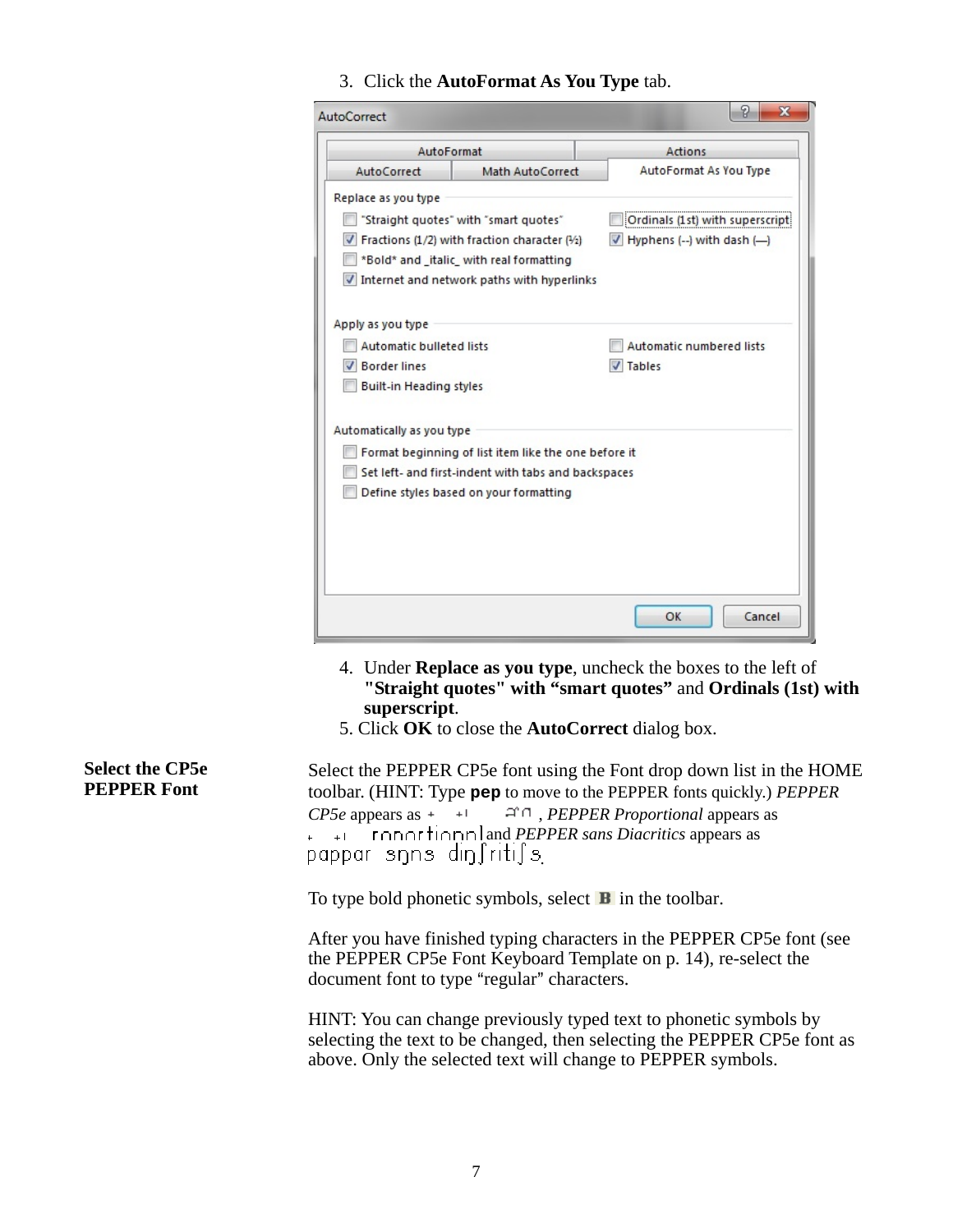# **COMBINATIONS OF PEPPER FONT SYMBOLS**

| <b>Symbol Positions</b><br>and Typing Order   | Each PEPPER CP5e font diacritic is assigned a position relative to the<br>main symbol. Refer to PEPPER CP5e Font Diacritic Marks for Phonetic<br>Transcription (p. 17). For example, Position $\oslash$ above the main symbol is<br>for Stress symbols, Nasal symbols, and Lip symbols.                                                                                                                                                                                                       |  |  |  |  |
|-----------------------------------------------|-----------------------------------------------------------------------------------------------------------------------------------------------------------------------------------------------------------------------------------------------------------------------------------------------------------------------------------------------------------------------------------------------------------------------------------------------------------------------------------------------|--|--|--|--|
|                                               | When you enter a combination of PEPPER symbols, you need to enter<br>them in a specific sequence that follows their left-to-right appearance. For<br>example, if your symbol combination includes an on-glide (Position $\Phi$ ), it<br>must be the first symbol entered when you are in the PEPPER font mode.<br>Here's the specific typing order to follow:                                                                                                                                 |  |  |  |  |
|                                               | 1. On-glide (Position $\mathcal{D}$ )<br>2. Main symbol<br>3. Diphthongs (placed next to the main symbol)<br>4. Ties (placed next to the main symbol)<br>5. Diacritics in Position 2 (Lip, Nasal, Stress)<br>6. Diacritics in Position <sup>3</sup> (Tongue, Source, Syllabic)<br>7. Off-glide<br>8. Diacritics in Position 4 (Release)<br>9. Diacritics in Position <b>5</b> (Timing)<br>10. Diacritics in Position ® (Juncture)                                                             |  |  |  |  |
|                                               | On-glides and off-glides are created by using the <b>Superscript</b> feature in<br>Microsoft Word. Diacritics above and below the main symbol (Positions<br>$\circledcirc$ and $\circledcirc$ ) are aligned by using <b>kerning</b> (kerning defines the space<br>between characters in a font). The most commonly used combinations are<br>easy to create—automatic kerning takes care of the correct alignment. Less<br>common combinations of symbols are aligned by using manual kerning. |  |  |  |  |
|                                               | To avoid a crowded look, you may want to add an empty line above and/or<br>below PEPPER symbols that include diacritics above or below the main<br>symbol, or adjust line spacing to achieve your desired look.                                                                                                                                                                                                                                                                               |  |  |  |  |
| <b>Automatic and</b><br><b>Manual Kerning</b> | Kerning defines the horizontal space between characters in a font. As<br>described above, the PEPPER CP5e font uses automatic kerning to align<br>the most commonly used combinations of symbols.                                                                                                                                                                                                                                                                                             |  |  |  |  |
|                                               | The PEPPER CP5e Font Automatic Kerning Table (p. 15) lists the<br>combinations of PEPPER CP5e font symbols that are aligned by automatic<br>kerning. Notice that some are combinations of main symbols and<br>diacritics, and others are combinations of diacritics. All other<br>combinations are aligned by using manual kerning.                                                                                                                                                           |  |  |  |  |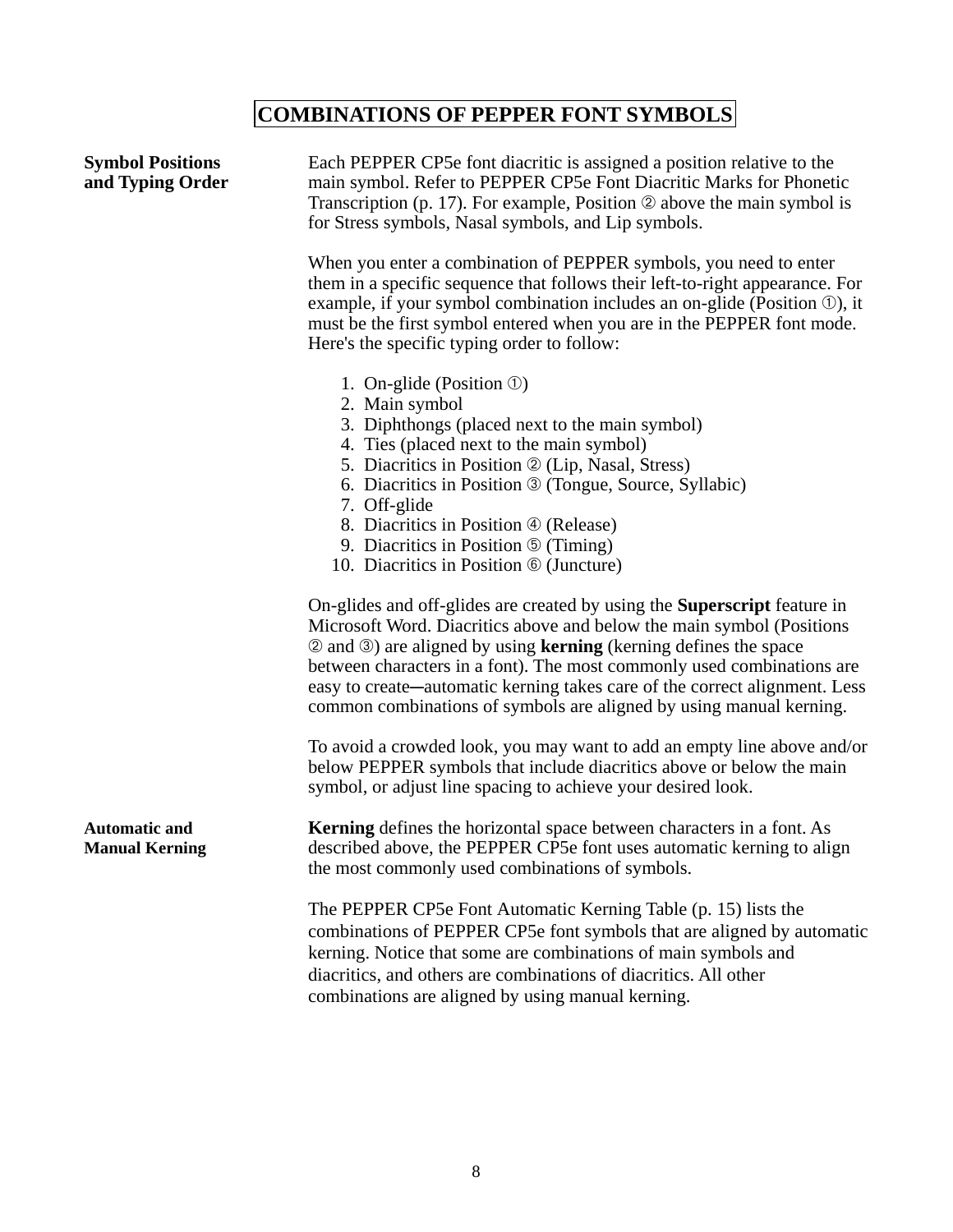#### **Turn Automatic Kerning On**

Kerning is needed only if you are using diacritics. For an existing document, choose **HOME** and then click on **Select** on the far right of the screen. Click **Select All** from the drop down menu. Next, go to the Font toolbar and click on  $\boxed{\Box}$  (or Ctrl+D).

Click the **Advanced** tab.

| Font                      | 8<br>X                                                                      |
|---------------------------|-----------------------------------------------------------------------------|
| Advanced<br>Font          |                                                                             |
| <b>Character Spacing</b>  |                                                                             |
| 100%<br>Scale:            |                                                                             |
| Spacing:<br>Normal        | ÷<br>By:                                                                    |
| Normal<br>Position:       | ÷<br>By:                                                                    |
| Kerning for fonts:        | ÷<br>12<br>Points and above                                                 |
|                           |                                                                             |
| OpenType Features         |                                                                             |
| Ligatures:                | None                                                                        |
| Number spacing:           | Default<br>▼                                                                |
| Number forms:             | Default<br>▼                                                                |
| Stylistic sets:           | Default                                                                     |
| Use Contextual Alternates |                                                                             |
| Preview                   |                                                                             |
|                           | <b>Times New Roman</b>                                                      |
|                           |                                                                             |
|                           | This is a TrueType font. This font will be used on both printer and screen. |
|                           |                                                                             |
| Set As Default            | OK<br>Cancel<br>Text Effects                                                |

Click the box to turn on **Kerning for fonts**. If you are using less than a 12 point font size, set **Points and above** to your font size. Click **OK**.

**Manual Kerning** To use manual kerning: 1. Select the two PEPPER font symbols you wish to align. (Click before the first symbol. Hold down the shift key and press the right arrow twice. The symbols appear in reverse video.) 2. Choose **HOME** and click on  $\boxed{\Box}$  on the Font toolbar (or Ctrl+D). The **Font** dialog box will open. Click the **Advanced** tab. 3. Change **Spacing** to **Condensed** and **By** to the amount, in points, by which the characters should be brought together. (The Preview section displays the spacing of the two selected symbols as you change the spacing.)  $S$ pacing: Condensed  $By: 0.7pt$ 슬  $\vert \cdot \vert$ 4. Click **OK**. (NOTE: 0.7 pt is just an example; your desired9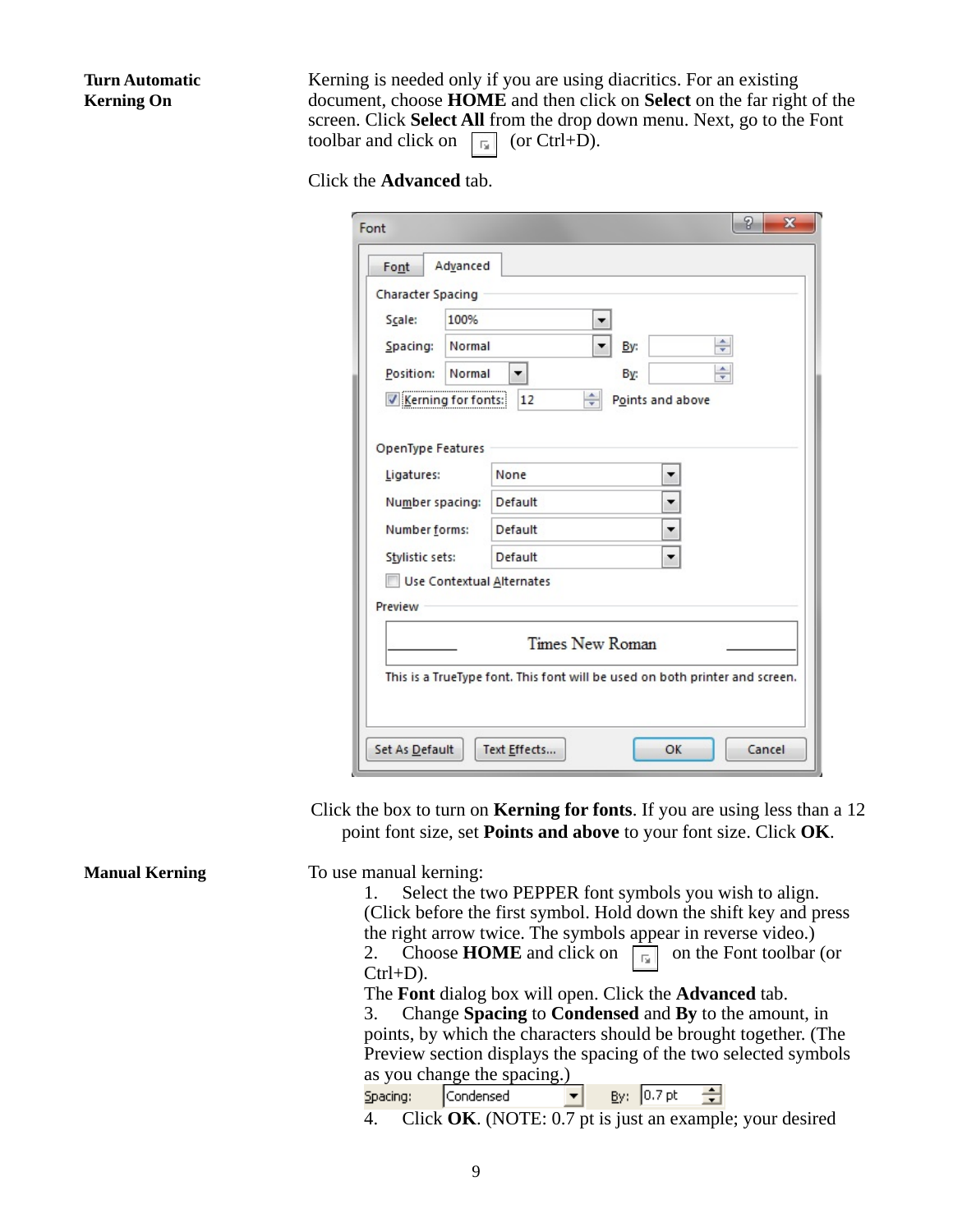#### **Step-By-Step Instructions**

The following table provides step-by-step instructions for creating combinations of PEPPER CP5e font symbols. Notice that each example follows the typing order listed on page 8.

IMPORTANT: The directions for each example assume that you have already **selected the PEPPER CP5e font** and **turned automatic kerning on** as explained on pages 7 and 9.

NOTE: If you cannot see a Position  $\oslash$  diacritic on the screen after you type it, the vertical spacing in your document needs adjustment. To do this,  $\boxed{\phantom{a}}$  click

on the **Paragraph** toolbar, and on the **Indents and Spacing** tab, increase the "**Before**" Spacing to at least the font size you are using.

#### **Instructions for Creating Combinations of PEPPER CP5e Font Symbols**

| <b>Symbol</b><br><b>Combinat</b><br>ion                      | <b>Description</b>                                         | <b>Step-By-Step Directions</b>                                                                                                                                                                                                                                                       |
|--------------------------------------------------------------|------------------------------------------------------------|--------------------------------------------------------------------------------------------------------------------------------------------------------------------------------------------------------------------------------------------------------------------------------------|
| Pf                                                           | <b>On-glide (Position 1)</b> and<br>main symbol            | Type the on-glide symbol $(p)$ .<br>1.<br>2.<br>Type the main symbol $(f)$<br>3.<br>Select the p.<br>Type Ctrl+D or click $\boxed{\phantom{a}}$ on the Font toolbar. The Font<br>4.<br>dialog box will open. Click the Font tab.<br>Click the Superscript box. Click OK.<br>5.       |
| $\overline{\mathrm{d} \mathrm{u}}$<br>$\overline{\text{d}1}$ | Diphthong with overbar                                     | Type the main symbol $(e)$ .<br>1.<br>Type $[(for \overline{v}) or ] (for \overline{1}).$<br>2.                                                                                                                                                                                      |
| Œ<br>αI                                                      | <b>Diphthong</b> without overbar                           | Type the first main symbol $(e)$ .<br>1.<br>Type the second symbol $(7$ for $\nu$ ; 8 for I).<br>2.<br>3.<br>Follow the directions for manual kerning (p. 9).                                                                                                                        |
| $\widehat{\mathfrak{t}}$ s                                   | Tie showing synchronic<br>articulation                     | Type the first main symbol $(\pm)$ .<br>1.<br>2.<br>Type the tie symbol $(+)$ .<br>3.<br>Type the second main symbol $(s)$ .                                                                                                                                                         |
| $\sim$<br>$\cup$<br>$\frac{S}{n}$                            | <b>Position 2 or 3 Diacritic</b><br>(automatically kerned) | Type the main symbol $(u \text{ or } s)$ .<br>1.<br>Type the Position 2 or Position 3 diacritic<br>2.<br>(1 or I).                                                                                                                                                                   |
| $\,$ $\,$<br>p<br>$\mathop{\mathsf{S}}\limits_{\mathsf{x}}$  | <b>Position 2 or 3 Diacritic</b><br>(manually kerned)      | Type the main symbol $(p \text{ or } s)$ .<br>1.<br>Type the Position $\circledcirc$ or $\circledcirc$ diacritic ( $\circledast$ or $\mathbf{x}$ ) and position the<br>2.<br>cursor between the main symbol and diacritic.<br>3.<br>Follow the directions for manual kerning (p. 9). |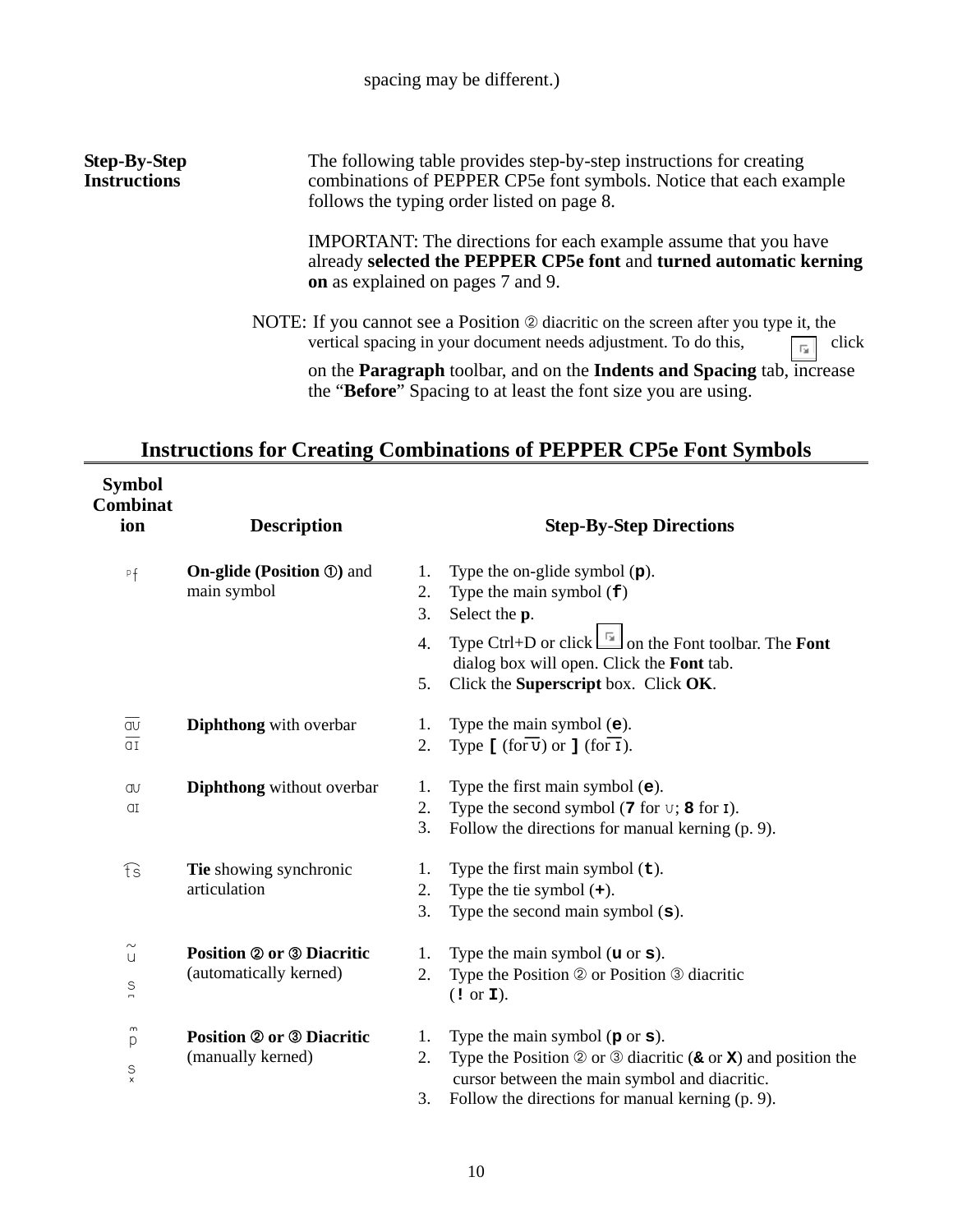| <b>Symbol</b><br><b>Combinat</b><br>ion | <b>Description</b>                                                           | <b>Step-By-Step Directions</b>                                                                                                                                                                                                                                                                                                                                                                                                                                                                                                                                                                                                                                                              |
|-----------------------------------------|------------------------------------------------------------------------------|---------------------------------------------------------------------------------------------------------------------------------------------------------------------------------------------------------------------------------------------------------------------------------------------------------------------------------------------------------------------------------------------------------------------------------------------------------------------------------------------------------------------------------------------------------------------------------------------------------------------------------------------------------------------------------------------|
| $\widetilde{d}$                         | <b>Combinations of Position 2</b><br>and Position <sup>®</sup> Diacritics    | Some Position 3 diacritics are automatically kerned with<br>Position 2 diacritics. (See Automatic Kerning Table on p. 15).<br>To create combinations:<br>Type the main symbol $(d)$ .<br>1.<br>2.<br>Type the Position $\oslash$ diacritic (!).<br>Type the Position <sup>®</sup> diacritic (automatically kerned in this<br>3.<br>example $(V)$ ). If the Position $\circledcirc$ diacritic is not<br>automatically kerned with the Position 2 diacritic (see p.<br>15), select the two diacritics (click before the main symbol;<br>press the right arrow key; hold down a shift key and press<br>the right arrow key twice more) and follow the directions<br>for manual kerning (p. 9). |
| $\widetilde{\cdot}$                     | <b>Multiple Position @ Diacritics</b> 1.                                     | Type the main symbol $(i)$ .<br>Follow directions above for the lower Position 2 diacritic<br>2.<br>(manually kerned in this example $(\$)$ ).<br>Type Ctrl+D or click the $\boxed{\phantom{a}}$ on the Font toolbar. The Font<br>3.<br>dialog box will open. Click the Font tab. Click the<br>Superscript box. Increase the font size by 50%. Click<br>OK.<br>Hold down a shift key and type the upper Position 2<br>4.<br>diacritic $(1)$ .                                                                                                                                                                                                                                               |
| k<br>x                                  | <b>Multiple Position ® Diacritics</b> 1.                                     | If the two diacritics are not aligned, select the two diacritics<br>5.<br>(click before the main symbol; press the right arrow key;<br>hold down a shift key and press the right arrow key twice<br>more) and follow the directions for manual kerning (p. 9).<br>Type the main symbol $(k)$ .<br>Follow directions for the upper Position 3 diacritic<br>2.<br>(automatically kerned in this example $(L)$ ).                                                                                                                                                                                                                                                                              |
|                                         |                                                                              | Type Ctrl+D or click the $\Box$ on the Font toolbar. The Font<br>3.<br>dialog box will open. Click the Font tab.<br>Click the <b>Subscript</b> box. Increase the font size by at least<br>4.<br>50%. Click OK.<br>Hold down a shift key and type the lower Position 3<br>5.<br>diacritic $(X)$ . The second diacritic is selected.<br>If the two diacritics are not aligned, select the two diacritics<br>6.<br>(click before the main symbol; press the right arrow key;<br>hold down a shift key and press the right arrow key twice<br>more) and follow the directions for manual kerning (p. 9).                                                                                        |
| Œ                                       | <b>Position 2 or Position 3</b><br>Diacritics above or below tied<br>symbols | Type the first main symbol $(d)$ .<br>1.<br>Type the tie symbol $(+)$ .<br>2.<br>Type the second main symbol $(z)$ .<br>3.<br>Type the Position $\circledcirc$ or $\circledcirc$ diacritic $($ :).<br>4.<br>Select the second main symbol and the diacritic (click<br>5.                                                                                                                                                                                                                                                                                                                                                                                                                    |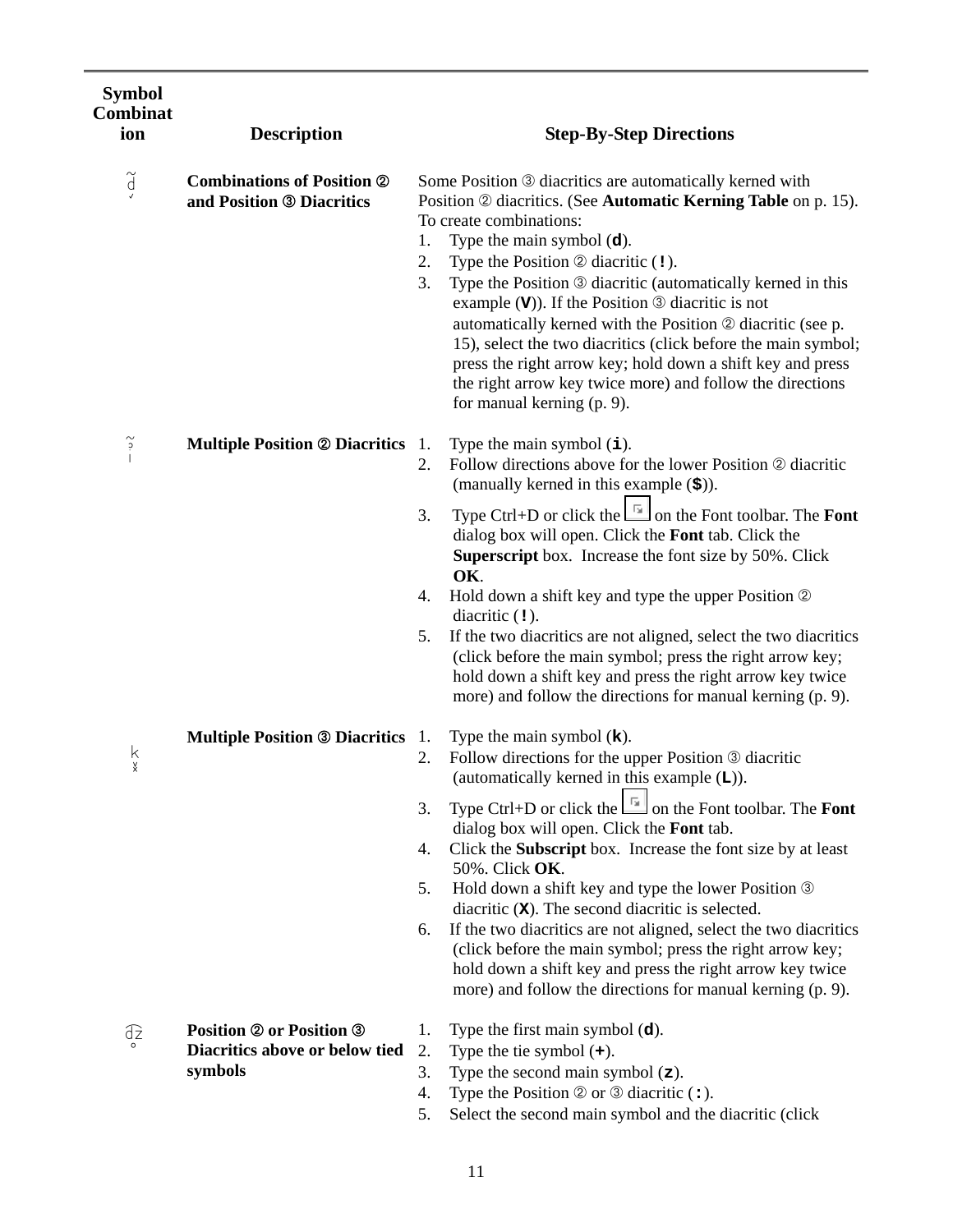| <b>Symbol</b><br><b>Combinat</b><br>ion | <b>Description</b>                                         | <b>Step-By-Step Directions</b>                                                                                                                                                                                                                                                                                                                            |
|-----------------------------------------|------------------------------------------------------------|-----------------------------------------------------------------------------------------------------------------------------------------------------------------------------------------------------------------------------------------------------------------------------------------------------------------------------------------------------------|
|                                         |                                                            | before the first main symbol; press the right arrow key<br>twice; hold down a shift key and press the right arrow key<br>twice more) and follow the directions for manual kerning<br>(p. 9).                                                                                                                                                              |
| $m^p$                                   | <b>Off-glides (Position 4)</b> are<br>similar to on-glides | Type the main symbol $(m)$ .<br>1.<br>2.<br>Type the off-glide symbol $(p)$ .<br>Select the p.<br>3.                                                                                                                                                                                                                                                      |
|                                         |                                                            | Type Ctrl + D or click $\boxed{\phantom{a}}$ on the Font toolbar. The Font<br>4.<br>dialog box will open. Click the Font tab.<br>5.<br>Click the Superscript box. Click OK.                                                                                                                                                                               |
| $\mathfrak{t}^{\mathfrak{s}}$           | <b>Single Position 4 or</b><br><b>Position ® Diacritic</b> | Type the main symbol $(\texttt{t})$ .<br>1.<br>2.<br>Type diacritic symbol in Position $\circled{0}$ or $\circled{0}$ ()).                                                                                                                                                                                                                                |
|                                         |                                                            | NOTE: You may use either a stop release symbol or off-glide in<br>Position 4, but not both.                                                                                                                                                                                                                                                               |
| $t^s$                                   | Off-glide and Position 5<br><b>Diacritic</b>               | Type the main symbol $(\pm)$ .<br>1.<br>2.<br>Type the off-glide symbol $(s)$ .<br>3.<br>Type the Position $\circledcirc$ diacritic ( $\circledcirc$ ).<br>$\overline{4}$ .<br>Select the s.<br>Follow directions for creating the off-glide (p. 11).<br>5.<br>Select the two diacritics.<br>6.<br>Follow the directions for manual kerning (p. 9).<br>7. |
| $t^{\frac{1}{2}}$                       | <b>Position 4 and Position 5</b><br><b>Diacritics</b>      | Type the main symbol $(\texttt{t})$ .<br>1.<br>2.<br>Type the Position $\Phi$ diacritic ().<br>3.<br>Type the Position $\circledcirc$ diacritic (W).<br>Select the two diacritics.<br>4.<br>5.<br>Follow the directions for manual kerning (p. 9).                                                                                                        |
| $Q: \uparrow$                           | <b>Position 5 and Position 6</b><br><b>Diacritics</b>      | Type the main symbol $(e)$ .<br>1.<br>Type the diacritic symbol in Position $\circledcirc$ (Q).<br>2.<br>3.<br>Type the diacritic symbol in Position $\circledast$ (Y).                                                                                                                                                                                   |

### **ADDITIONAL EXAMPLES OF THE PEPPER CP5e FONT**

**Phonetic Transcription** Here are some examples of word transcriptions using the PEPPER CP5e font. All examples in this section are from studies of children with speech disorders. **NOTE:** The [ ] symbols are not included in the PEPPER fonts-use the document font. Words with no diacritic

|      | words with no diacrities: |      |      |
|------|---------------------------|------|------|
| fish | toothbrush                | play | 1ump |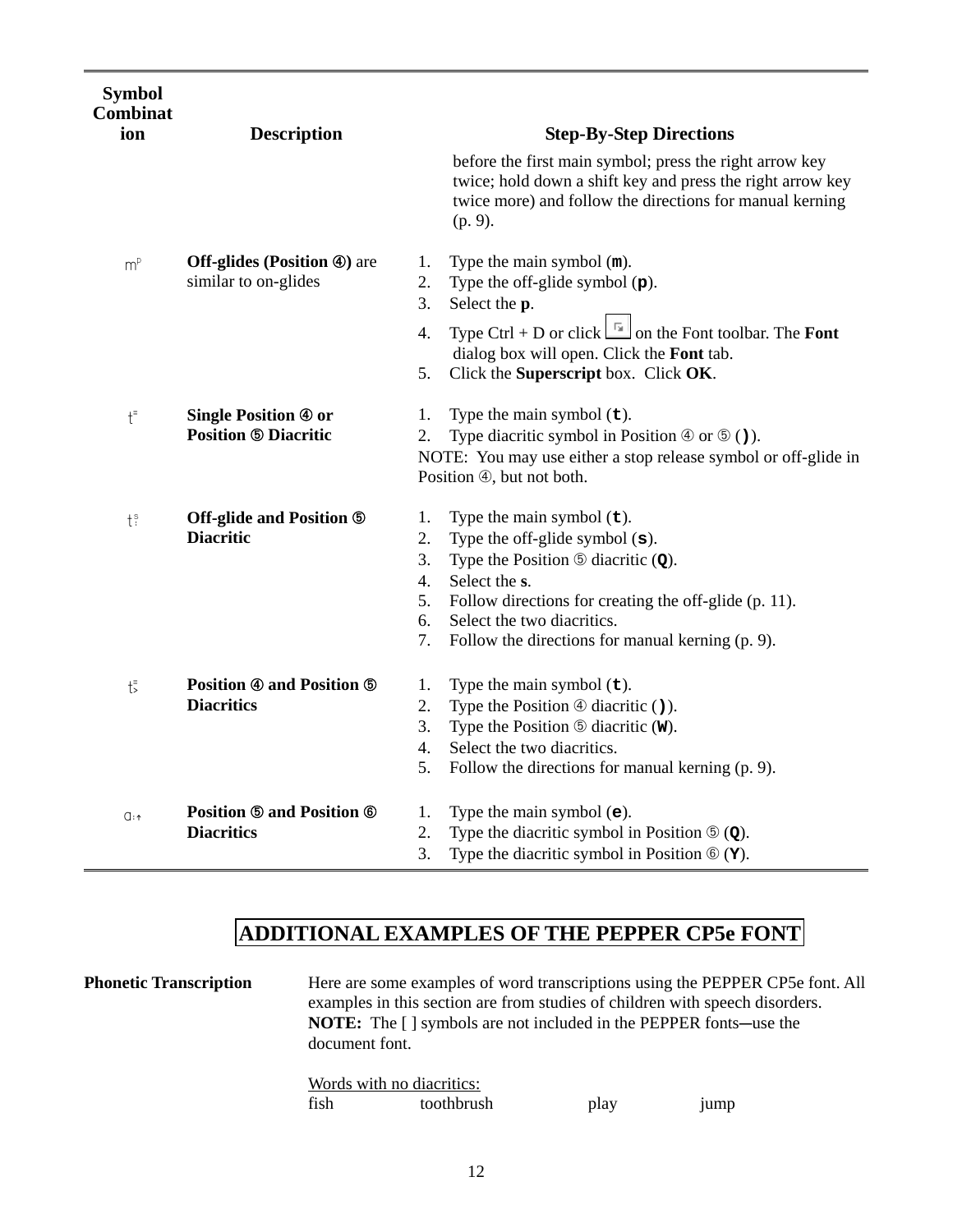|                                                   |                                                                                                                                                                                                      | $\lceil \frac{1}{1} \rceil$                     |                                                                                                | $[tu\theta br\land \int]$                                                                   | [ple1]                                                     | $[d3 \wedge mp]$                                                               |  |
|---------------------------------------------------|------------------------------------------------------------------------------------------------------------------------------------------------------------------------------------------------------|-------------------------------------------------|------------------------------------------------------------------------------------------------|---------------------------------------------------------------------------------------------|------------------------------------------------------------|--------------------------------------------------------------------------------|--|
|                                                   | Words with diacritics:<br>sand                                                                                                                                                                       |                                                 | outside(s)                                                                                     |                                                                                             | shoe                                                       | home                                                                           |  |
|                                                   | [s $^{\rm t}$ ænd]                                                                                                                                                                                   |                                                 | $\lceil \overline{\text{av}} \text{ts} \, \overline{\text{ar}} \, \overline{\text{d}z} \rceil$ |                                                                                             | $[\int u]$                                                 | [hovm]                                                                         |  |
| <b>Special Symbols</b>                            | The PEPPER CP5e font includes three special symbols and punctuation marks<br>useful in transcription and phonological analyses:                                                                      |                                                 |                                                                                                |                                                                                             |                                                            |                                                                                |  |
|                                                   |                                                                                                                                                                                                      | An underbar marks a deleted sound. For example: |                                                                                                |                                                                                             |                                                            |                                                                                |  |
|                                                   |                                                                                                                                                                                                      | Gloss:                                          |                                                                                                | The dog ran away                                                                            |                                                            |                                                                                |  |
|                                                   |                                                                                                                                                                                                      |                                                 |                                                                                                | Transcription: ðə do_ ræn əweī                                                              |                                                            |                                                                                |  |
|                                                   | $\ast$                                                                                                                                                                                               |                                                 |                                                                                                |                                                                                             | Indicates an unintelligible word or syllable. For example: |                                                                                |  |
|                                                   | Gloss:                                                                                                                                                                                               |                                                 |                                                                                                | * * other go on top                                                                         |                                                            |                                                                                |  |
|                                                   |                                                                                                                                                                                                      |                                                 |                                                                                                | Transcription: $* * \wedge \delta$ and $\overline{C}$ and $\overline{C}$ and $\overline{C}$ |                                                            |                                                                                |  |
|                                                   | <u>s</u>                                                                                                                                                                                             | Encloses questionable segments. For example:    |                                                                                                |                                                                                             |                                                            |                                                                                |  |
|                                                   |                                                                                                                                                                                                      | Gloss:                                          |                                                                                                | And and they're letting <may> my hair grow more</may>                                       |                                                            |                                                                                |  |
|                                                   |                                                                                                                                                                                                      |                                                 |                                                                                                |                                                                                             |                                                            | Transcription: æn æn ðer letin mei mai her gwou mor                            |  |
|                                                   | To use:<br>Type the symbol to be circled.<br>Type $ $ or Shift + $\langle$ (the circle symbol).<br>Select the main symbol and the circle symbol.<br>Follow the directions for manual kerning (p. 9). |                                                 |                                                                                                |                                                                                             |                                                            |                                                                                |  |
|                                                   |                                                                                                                                                                                                      |                                                 |                                                                                                | $\ell$ and , The virgule ( $\ell$ ) and comma (, ) are included as punctuation.             |                                                            |                                                                                |  |
|                                                   |                                                                                                                                                                                                      |                                                 |                                                                                                | Example: this occurred on $/r/$ , $/ \pi/$ , and $/ \pi/$                                   |                                                            |                                                                                |  |
| <b>Entering Diacritic</b><br><b>Symbols Alone</b> |                                                                                                                                                                                                      |                                                 |                                                                                                | the diacritic symbol. For example [].                                                       |                                                            | To use diacritic symbols without main symbols, simply type a space followed by |  |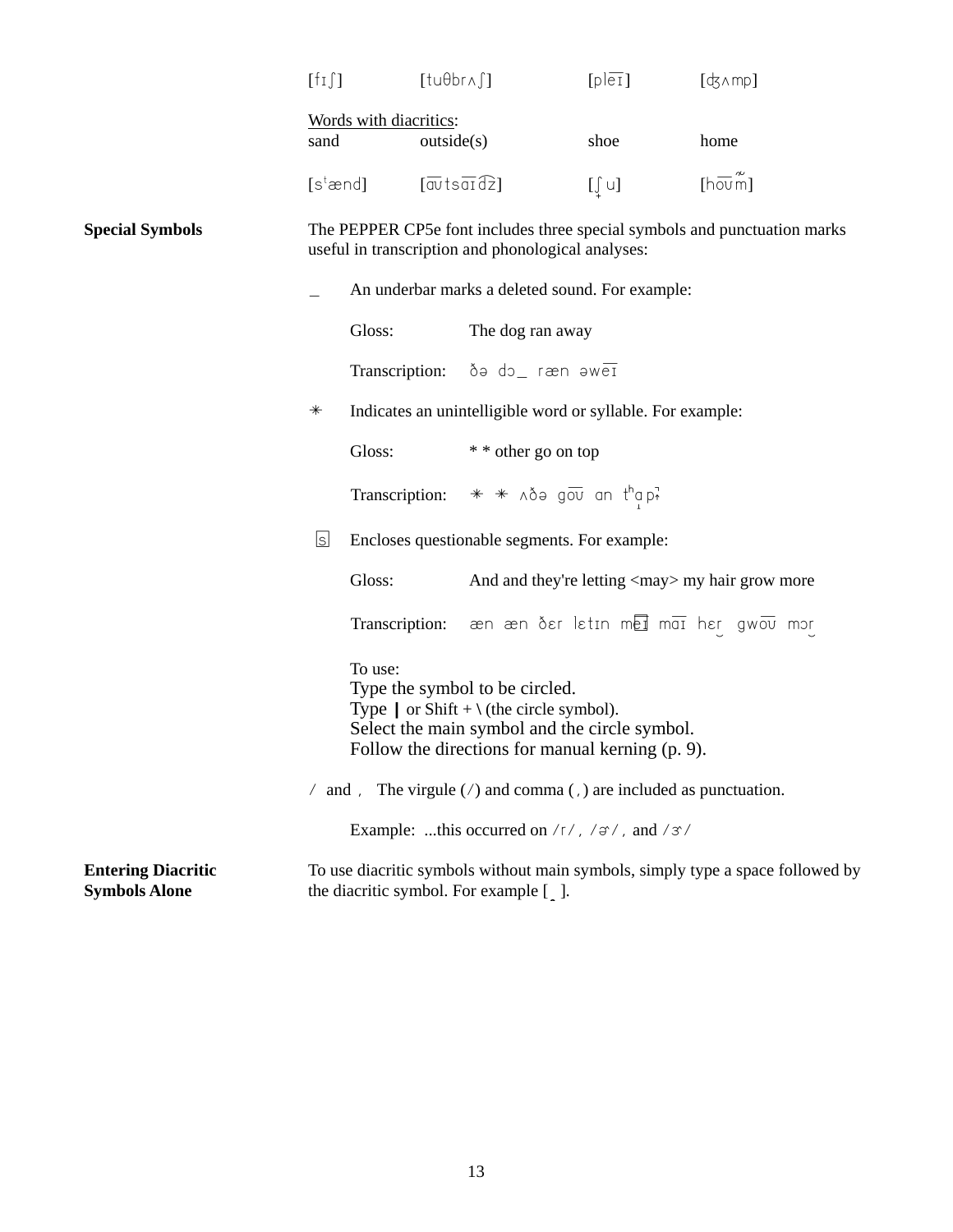| $\sim$ | 3            |   | $\sim\,$<br>$\circ$              | @              | ົ<br>$\circ$                  | #            | n<br>$\circ$    | $\sqrt{\ }$               | $\mathbf{c}$<br>$\circ$ | %              | c<br>$\circ$            | $\Lambda$    | w<br>$\circ$   | $\&$           | $\mathsf{m}$<br>$\circ$ | $\ast$       | ×<br>$\circ$              |              | O <sup>h</sup>          |                      | $\circ$ <sup><math>=</math></sup> | $\qquad \qquad =$        | $\circ$ <sup><math>\overline{\phantom{a}}</math></sup> | $+$ | $\widehat{\phantom{m}}$ |
|--------|--------------|---|----------------------------------|----------------|-------------------------------|--------------|-----------------|---------------------------|-------------------------|----------------|-------------------------|--------------|----------------|----------------|-------------------------|--------------|---------------------------|--------------|-------------------------|----------------------|-----------------------------------|--------------------------|--------------------------------------------------------|-----|-------------------------|
| $\sim$ | $\mathbf{r}$ |   | $\Theta$                         | $\overline{2}$ | ε                             | 3            | e               | $\overline{4}$            | Λ                       | 5 <sup>1</sup> | $\mathbf{a}$            | 6            | $\mathfrak{F}$ | $\overline{7}$ | U                       | 8            | $\mathbf I$               | 9            | C                       | $\overline{0}$       | a                                 | $\overline{\phantom{a}}$ |                                                        | $=$ | $\mathcal{P}$           |
|        |              | Q | <b>O:</b>                        | W              | $\circ$                       | E            | 0+              | $\mathbf{R}$              | 0                       | T              | $O^+$                   | Y            | O+             | $\mathbf U$    | $O \rightarrow$         | 1            | $\circ$<br>$\blacksquare$ | $\Omega$     | $\circ$<br>$\mathbf{I}$ | P                    | $\circ$<br>$\sim$                 |                          | $\circ$<br>$\mathbf{L}$                                |     | $\circ$<br>$\sim$       |
|        |              | q | æ                                | W              | W                             | e            | a               | r                         |                         |                | $\mathbf t$             | $\mathbf{V}$ |                | u              | u                       | $\mathbf{i}$ | $\ddot{1}$                | $\mathbf{0}$ | $\circ$                 | $p_{\parallel}$      | p                                 |                          | $\overline{\mathtt{v}}$                                |     | Ι.                      |
|        |              | A | $\circ$                          | S              | 0<br>$\overline{\phantom{0}}$ | ${\bf D}$    | o<br>$\ddot{+}$ | $\boldsymbol{\mathrm{F}}$ | O                       | $\mathbf G$    | $\circ$<br>$\mathbf{r}$ | H            | $\circ$        | J              | $\circ$                 | K            | $\overset{\circ}{\cdot}$  | L            | $\frac{0}{\mathsf{v}}$  | $\ddot{\cdot}$       | $\rm ^o$                          | $^{\prime\prime}$        | $\circ$                                                |     | ⊡                       |
|        |              | a | ŋ                                | <sub>S</sub>   | S                             | d            | d               | f                         | - 4                     | ${\sf g}$      | g                       | h            | h              | $\bullet$      | क्                      | $\mathbf k$  | k                         |              |                         | $\bullet$<br>$\cdot$ | ð                                 |                          | θ                                                      |     | $\ast$                  |
|        |              | Z | $\mathsf{o}$<br>$\bullet\bullet$ | X              | $\frac{0}{x}$                 | $\mathbf C$  | $\lambda$       | V                         | $\circ$                 | $\mathbf{B}$   | $\sigma$                | N            | $\int_{0}^{2}$ | M              | з<br>$\circ$            | $\lt$        |                           | >            |                         | $\overline{?}$       | $\circ$                           |                          |                                                        |     |                         |
|        |              | Z | z                                | $\mathbf{X}$   | 3                             | $\mathbf{C}$ |                 | $\mathbf{V}$              | $\vee$                  | $\mathbf b$    | b                       | $\mathbf n$  | n              | m              | m                       | $\cdot$      | $\cdot$                   | $\bullet$    | tf                      |                      |                                   |                          |                                                        |     |                         |

#### **The PEPPER CP5e Font Keyboard Template**

Each key is divided into two areas. The characters in the gray shaded areas are the labels on your keyboard (the upper character is the shifted key). The characters in the white corresponding areas are the CP5e PEPPER font symbols. NOTE: The **o** character in the white upper area is used as a placeholder to show the location of each of the diacritic symbols. When you type a diacritic, the **o** does not appear. The A, H, and J shifted keys have no diacritic symbols.

Your keyboard may be laid out slightly differently than the keyboard shown above. However, regardless of a character's location on your keyboard, the PEPPER CP5e font symbol prints when you type the corresponding character shown in gray. Some keyboard variations are as follows:

• the left-most key in the first row  $(\sim)$  appears to the right of the third row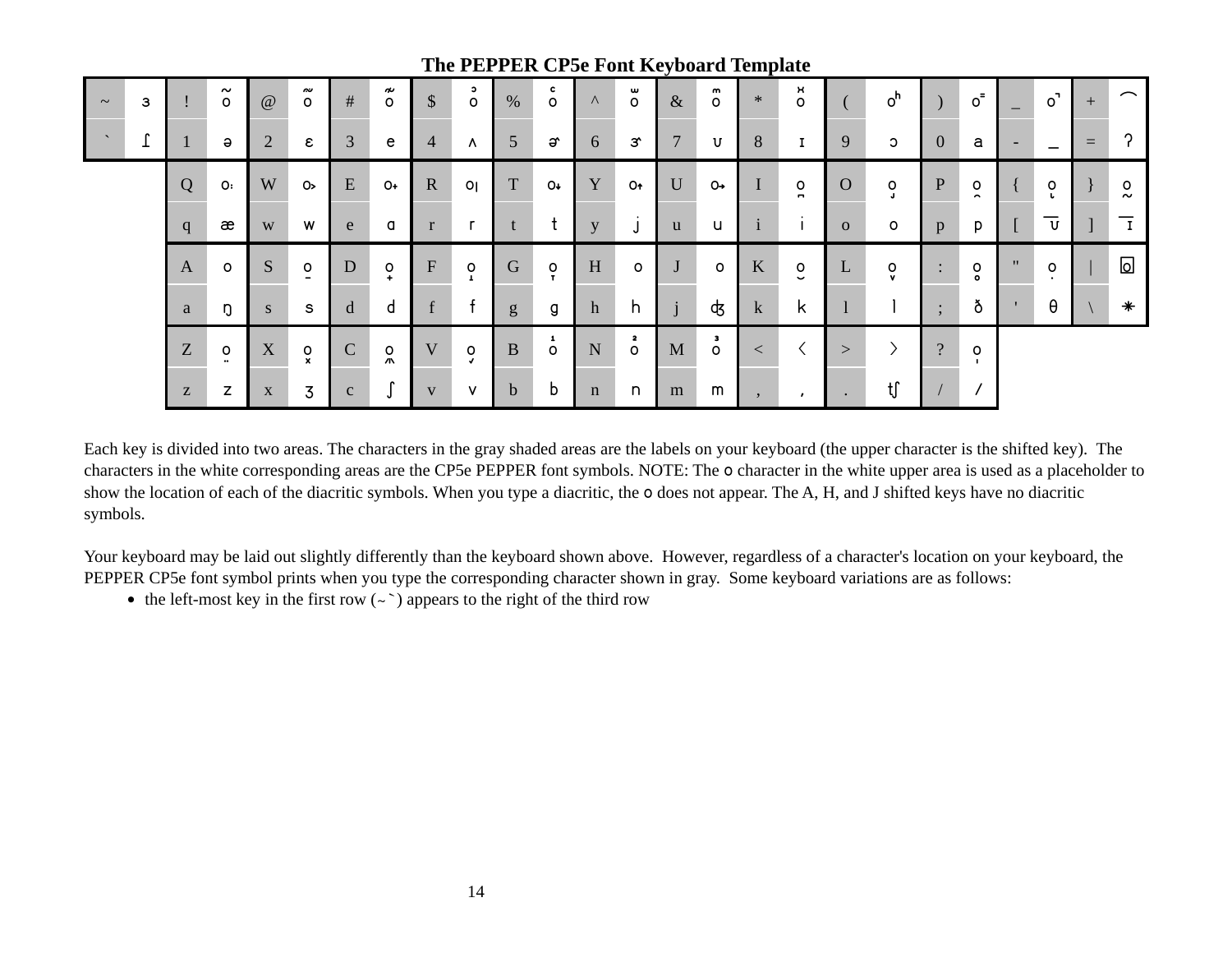$\bullet$  the right-most key in the third row ( $|\rangle$ ) appears to the right of the first or second row or to the left or right of the fourth row

#### **Typing order:**

- 1. On-glide (Position ①)
- 2. Main symbol
- 3. Diphthongs (placed next to the main symbol)
- 4. Ties (placed next to the main symbol)
- 5. Diacritics in Position  $\mathcal{D}$  (Lip, Nasal, Stress)
- 6. Diacritics in Position ä (Tongue, Source, Syllabic)
- 7. Off-glide
- 8. Diacritics in Position  $\circledA$  (Release)
- 9. Diacritics in Position  $\circled{$  (Timing)
- 10. Diacritics in Position  $\circledcirc$  (Juncture)

Three less frequently used symbols are available. To create:

| Keystrokes   | Symbol |
|--------------|--------|
|              | ੨      |
| $<$ none $>$ | W      |
| $<$ none $>$ |        |

To get the  $\land$  or  $\circ$  symbol, select **Insert**  $\triangleright$  **Symbol...**, change the font to a PEPPER font, scroll down to the end, click on the  $M$  or  $D$ , and click Insert.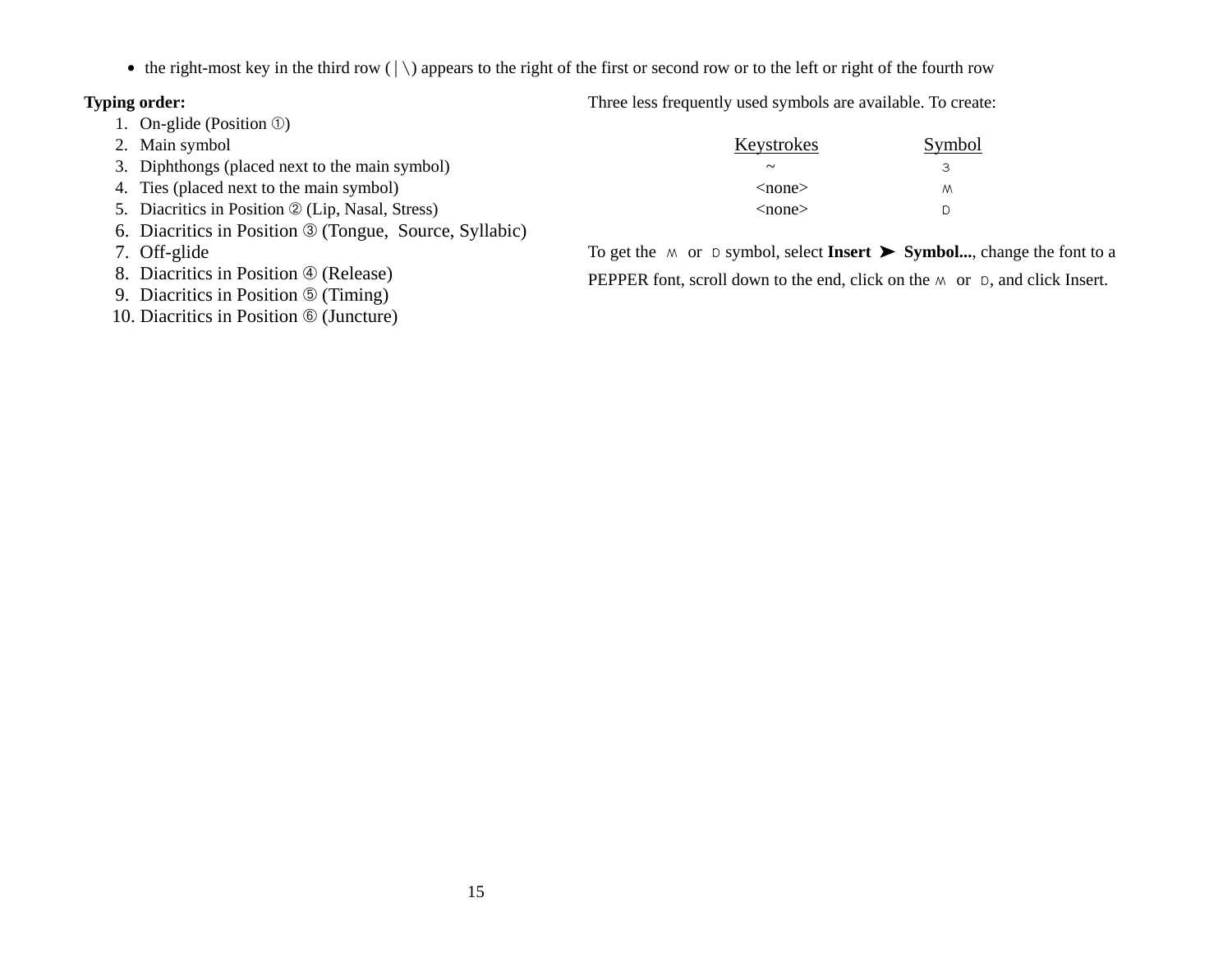## The PEPPER CP5e Font Automatic Kerning Table

| 0 0 0 0 0 0 0 0<br>$0.00$<br>$0.7 +$<br>$0\quad 0\quad 0\quad 0$<br>$0\quad 0\quad 0$<br>$\begin{array}{ccccccccc}\n0 & 0 & 0 & 0\n\end{array}$<br>$0\quad 0\quad 0\quad 0\quad 0$<br>$\circ$<br>$\circ$<br>$\hat{\phantom{a}}$<br>$\mathbf X$<br>X<br>X<br><u>a</u><br><u>n</u><br>b<br>$\mathbf b$<br>$\mathbf{X}-\mathbf{X}$<br>$\mathbf X$<br>X<br>X.<br>$\mathbf X$<br>$\mathbf{X}$<br>$\mathbf c$<br>X X<br>X<br>X X<br>$\mathbf{X}$<br>$\mathbf{X}$<br>X X<br>d<br>d<br>$X - X$<br>$\mathbf X$<br>$\mathbf X$<br>$\mathbf{X}$<br>$\mathbf{X}$<br>$\mathbf X$<br>X<br>$\mathbf{X}$<br>e<br>a<br>$X$ $X$ $X$<br>$\mathbf X$<br>$\mathbf X$<br>$\mathbf X$<br>$X$ $X$<br>$\mathsf{f}$<br>f<br>$\mathbf X$<br>X<br>$\mathbf{X}$<br>X<br>$\mathbf{g}$<br>$\mathbf{X}-\mathbf{X}$<br>$\mathbf{X}$<br>$\mathbf{X}$<br>$\mathbf X$<br><u>g</u><br>$X - X$<br>h<br>$\mathbf h$<br>$\mathbf{X}$<br>$X - X$<br>$\mathbf{X}$<br>$\mathbf X$<br>X<br>i<br>$X$ $X$<br>$\mathbf{I}$<br>$\mathbf{X} = \mathbf{X} - \mathbf{X} - \mathbf{X}$<br>X<br>X<br>d3<br>j<br>$X$ $X$<br>X X<br>X<br>$X \tX$<br>X X<br>$\mathbf{X}$<br>k.<br>$\bf k$<br>$\mathbf X$<br>$\mathbf X$<br>$\mathbf X$<br>$X \tX$<br>$\mathbf X$<br>$\mathbf{X}$<br>1<br>$\mathbf{X} = \mathbf{X} - \mathbf{X}$<br>X X X X X<br>X<br>X X<br>X X<br>m<br>m<br>$X$ $X$ $X$<br>X X<br>X X X<br>n<br>$X$ $X$ $X$<br>X<br>$X$ $X$ $X$<br>$\mathbf n$<br>$X \tX$<br>X<br>0<br>$X$ $X$ $X$<br>$\bf{0}$<br>X X<br>$X \times X \times X$<br>X<br>p<br>$\mathbf{X}$<br>$\mathbf{X}$<br>$\mathbf{X}$<br>X<br>X<br>p<br>æ<br>X<br>$\mathbf{X}$<br>$X$ $X$<br>q<br>X X X X<br>$\mathbf X$<br>r<br>r<br>$\mathbf{X}$<br>$\mathbf{X}$<br>X<br>X<br>s<br>${\bf S}$<br>$\mathbf{X}-\mathbf{X}$<br>$\mathbf X$<br>$\begin{array}{ccccc} \mathbf{X} & \mathbf{X} & \mathbf{X} & \mathbf{X} \end{array}$<br>X<br>X<br>X<br>t<br>t<br>$\mathbf X$<br>X<br>X<br>X<br>$\mathbf{X}$<br>$\mathbf{X}$<br>X<br>X<br>u<br>u<br>$\mathbf X$<br>$X \times X$<br>X<br>X<br>X<br>$X \times X$<br>۷<br>V<br>$\mathbf X$<br>X<br>X<br>W<br>$\mathbf X$<br>$\mathbf X$<br>$\mathbf X$<br>W<br>X<br>X<br>X<br>$\overline{3}$<br>$\mathbf X$<br>$\mathbf X$<br>$\mathbf X$<br>$\mathbf X$<br>X X<br>$X \tX$<br>y<br>$\mathbf X$<br>$\mathbf X$<br>X<br>z<br>$\mathbf{X}$<br>z<br>$X - X$<br>X X<br>$X \tX$<br>X X X X<br>1<br>ə<br>$X$ $X$ $X$<br>X<br>$\mathbf X$<br>X X<br>X X<br>$\boldsymbol{2}$<br>$\epsilon$<br>X<br>$\mathbf{X}-\mathbf{X}$<br>$\mathbf{X}-\mathbf{X}$<br>$X$ $X$ $X$<br>X<br>$\mathbf{3}$<br>$\mathsf{e}\,$<br>$\mathbf{X}-\mathbf{X}$<br>$X$ $X$ $X$<br>$\mathbf X$<br>$X$ X<br>$\mathbf X$<br>4<br>$\Lambda$<br>$X$ $X$ $X$<br>$\bold{X}$<br>$X - X$<br>X<br>X X<br>5<br>$\vartheta$<br>$\mathbf{X} = \mathbf{X} - \mathbf{X} - \mathbf{X}$<br>$X \tX$<br>$\mathbf{X}$<br>X X<br>6<br>$\mathfrak{S}$<br>$X - X$<br>$\mathbf{X}$<br>$X$ X<br>$X$ $X$ $X$<br>X<br>$\overline{7}$<br>$\mathsf{U}$<br>$X$ $X$ $X$<br>$\mathbf{X} = \mathbf{X} - \mathbf{X} - \mathbf{X}$<br>$\mathbf{X}$<br>$X$ $X$<br>8<br>$X - X$<br>$\mathbf{I}$<br>$\mathbf{X}$<br>X X<br>$X$ $X$ $X$<br>$\mathbf{X}$<br>$\boldsymbol{9}$<br>$\mathbb C$<br>$X \times X$<br>$\mathbf X$<br>$X \times X$<br>$\mathbf{X}$<br>$X$ $X$<br>$\bf{0}$<br>a<br>$X$ $X$ $X$<br>$X \times X$<br>X X<br>X<br>$\gamma$<br>$\quad =$<br>$\mathbf X$<br>$\mathtt{U}$<br>$X$ $X$ $X$ $X$<br>$X$ $X$ $X$<br>X<br>X X<br>$\overline{\textbf{I}}$<br>$X$ $X$ $X$<br>$X$ $X$ $X$ $X$<br>X<br>X X<br>ð<br>$\mathbf{X}$<br>X<br>X<br>X X<br>X<br>$\pmb{\mathsf{r}}$<br>θ<br>$\mathbf{X}$<br>X<br>$\mathbf{X}$<br>$\mathbf{X}$<br>tf<br>$\mathbf X$<br>$X$ $X$<br>$\mathbf X$<br>$X \tX$<br>$\bullet$<br>$\sim\,$<br>$\pmb{\cdot}$<br>$X$ $X$ $X$ $X$<br>$\mathbf{X}$<br>X<br>$X \times X$<br>ू<br>ट<br>@<br>$\mathbf X$<br>X X<br>$\overline{z}$<br>$\#$<br>$X \tX$<br>€<br>$\boldsymbol{\wedge}$<br>X<br>X<br>$\mathbf{u}$<br>$\pmb{\&}$<br>$\mathbf{X}$<br>$\mathbf{1}$ |              | B | N M | $\mathbf{I}$ |   |                |   |   |                         |   |   |  |  |  |  |             |  |  |  |                         |
|-------------------------------------------------------------------------------------------------------------------------------------------------------------------------------------------------------------------------------------------------------------------------------------------------------------------------------------------------------------------------------------------------------------------------------------------------------------------------------------------------------------------------------------------------------------------------------------------------------------------------------------------------------------------------------------------------------------------------------------------------------------------------------------------------------------------------------------------------------------------------------------------------------------------------------------------------------------------------------------------------------------------------------------------------------------------------------------------------------------------------------------------------------------------------------------------------------------------------------------------------------------------------------------------------------------------------------------------------------------------------------------------------------------------------------------------------------------------------------------------------------------------------------------------------------------------------------------------------------------------------------------------------------------------------------------------------------------------------------------------------------------------------------------------------------------------------------------------------------------------------------------------------------------------------------------------------------------------------------------------------------------------------------------------------------------------------------------------------------------------------------------------------------------------------------------------------------------------------------------------------------------------------------------------------------------------------------------------------------------------------------------------------------------------------------------------------------------------------------------------------------------------------------------------------------------------------------------------------------------------------------------------------------------------------------------------------------------------------------------------------------------------------------------------------------------------------------------------------------------------------------------------------------------------------------------------------------------------------------------------------------------------------------------------------------------------------------------------------------------------------------------------------------------------------------------------------------------------------------------------------------------------------------------------------------------------------------------------------------------------------------------------------------------------------------------------------------------------------------------------------------------------------------------------------------------------------------------------------------------------------------------------------------------------------------------------------------------------------------------------------------------------------------------------------------------------------------------------------------------------------------------------------------------------------------------------------------------------|--------------|---|-----|--------------|---|----------------|---|---|-------------------------|---|---|--|--|--|--|-------------|--|--|--|-------------------------|
|                                                                                                                                                                                                                                                                                                                                                                                                                                                                                                                                                                                                                                                                                                                                                                                                                                                                                                                                                                                                                                                                                                                                                                                                                                                                                                                                                                                                                                                                                                                                                                                                                                                                                                                                                                                                                                                                                                                                                                                                                                                                                                                                                                                                                                                                                                                                                                                                                                                                                                                                                                                                                                                                                                                                                                                                                                                                                                                                                                                                                                                                                                                                                                                                                                                                                                                                                                                                                                                                                                                                                                                                                                                                                                                                                                                                                                                                                                                                                                   |              |   |     | रे           | Š | $\overline{z}$ | þ | ट | $\overline{\mathsf{e}}$ | 3 | ੱ |  |  |  |  |             |  |  |  |                         |
|                                                                                                                                                                                                                                                                                                                                                                                                                                                                                                                                                                                                                                                                                                                                                                                                                                                                                                                                                                                                                                                                                                                                                                                                                                                                                                                                                                                                                                                                                                                                                                                                                                                                                                                                                                                                                                                                                                                                                                                                                                                                                                                                                                                                                                                                                                                                                                                                                                                                                                                                                                                                                                                                                                                                                                                                                                                                                                                                                                                                                                                                                                                                                                                                                                                                                                                                                                                                                                                                                                                                                                                                                                                                                                                                                                                                                                                                                                                                                                   |              |   |     |              |   |                |   |   |                         |   |   |  |  |  |  |             |  |  |  | X X                     |
|                                                                                                                                                                                                                                                                                                                                                                                                                                                                                                                                                                                                                                                                                                                                                                                                                                                                                                                                                                                                                                                                                                                                                                                                                                                                                                                                                                                                                                                                                                                                                                                                                                                                                                                                                                                                                                                                                                                                                                                                                                                                                                                                                                                                                                                                                                                                                                                                                                                                                                                                                                                                                                                                                                                                                                                                                                                                                                                                                                                                                                                                                                                                                                                                                                                                                                                                                                                                                                                                                                                                                                                                                                                                                                                                                                                                                                                                                                                                                                   |              |   |     |              |   |                |   |   |                         |   |   |  |  |  |  |             |  |  |  |                         |
|                                                                                                                                                                                                                                                                                                                                                                                                                                                                                                                                                                                                                                                                                                                                                                                                                                                                                                                                                                                                                                                                                                                                                                                                                                                                                                                                                                                                                                                                                                                                                                                                                                                                                                                                                                                                                                                                                                                                                                                                                                                                                                                                                                                                                                                                                                                                                                                                                                                                                                                                                                                                                                                                                                                                                                                                                                                                                                                                                                                                                                                                                                                                                                                                                                                                                                                                                                                                                                                                                                                                                                                                                                                                                                                                                                                                                                                                                                                                                                   |              |   |     |              |   |                |   |   |                         |   |   |  |  |  |  |             |  |  |  |                         |
|                                                                                                                                                                                                                                                                                                                                                                                                                                                                                                                                                                                                                                                                                                                                                                                                                                                                                                                                                                                                                                                                                                                                                                                                                                                                                                                                                                                                                                                                                                                                                                                                                                                                                                                                                                                                                                                                                                                                                                                                                                                                                                                                                                                                                                                                                                                                                                                                                                                                                                                                                                                                                                                                                                                                                                                                                                                                                                                                                                                                                                                                                                                                                                                                                                                                                                                                                                                                                                                                                                                                                                                                                                                                                                                                                                                                                                                                                                                                                                   |              |   |     |              |   |                |   |   |                         |   |   |  |  |  |  |             |  |  |  |                         |
|                                                                                                                                                                                                                                                                                                                                                                                                                                                                                                                                                                                                                                                                                                                                                                                                                                                                                                                                                                                                                                                                                                                                                                                                                                                                                                                                                                                                                                                                                                                                                                                                                                                                                                                                                                                                                                                                                                                                                                                                                                                                                                                                                                                                                                                                                                                                                                                                                                                                                                                                                                                                                                                                                                                                                                                                                                                                                                                                                                                                                                                                                                                                                                                                                                                                                                                                                                                                                                                                                                                                                                                                                                                                                                                                                                                                                                                                                                                                                                   |              |   |     |              |   |                |   |   |                         |   |   |  |  |  |  |             |  |  |  |                         |
|                                                                                                                                                                                                                                                                                                                                                                                                                                                                                                                                                                                                                                                                                                                                                                                                                                                                                                                                                                                                                                                                                                                                                                                                                                                                                                                                                                                                                                                                                                                                                                                                                                                                                                                                                                                                                                                                                                                                                                                                                                                                                                                                                                                                                                                                                                                                                                                                                                                                                                                                                                                                                                                                                                                                                                                                                                                                                                                                                                                                                                                                                                                                                                                                                                                                                                                                                                                                                                                                                                                                                                                                                                                                                                                                                                                                                                                                                                                                                                   |              |   |     |              |   |                |   |   |                         |   |   |  |  |  |  |             |  |  |  |                         |
|                                                                                                                                                                                                                                                                                                                                                                                                                                                                                                                                                                                                                                                                                                                                                                                                                                                                                                                                                                                                                                                                                                                                                                                                                                                                                                                                                                                                                                                                                                                                                                                                                                                                                                                                                                                                                                                                                                                                                                                                                                                                                                                                                                                                                                                                                                                                                                                                                                                                                                                                                                                                                                                                                                                                                                                                                                                                                                                                                                                                                                                                                                                                                                                                                                                                                                                                                                                                                                                                                                                                                                                                                                                                                                                                                                                                                                                                                                                                                                   |              |   |     |              |   |                |   |   |                         |   |   |  |  |  |  |             |  |  |  |                         |
|                                                                                                                                                                                                                                                                                                                                                                                                                                                                                                                                                                                                                                                                                                                                                                                                                                                                                                                                                                                                                                                                                                                                                                                                                                                                                                                                                                                                                                                                                                                                                                                                                                                                                                                                                                                                                                                                                                                                                                                                                                                                                                                                                                                                                                                                                                                                                                                                                                                                                                                                                                                                                                                                                                                                                                                                                                                                                                                                                                                                                                                                                                                                                                                                                                                                                                                                                                                                                                                                                                                                                                                                                                                                                                                                                                                                                                                                                                                                                                   |              |   |     |              |   |                |   |   |                         |   |   |  |  |  |  |             |  |  |  |                         |
|                                                                                                                                                                                                                                                                                                                                                                                                                                                                                                                                                                                                                                                                                                                                                                                                                                                                                                                                                                                                                                                                                                                                                                                                                                                                                                                                                                                                                                                                                                                                                                                                                                                                                                                                                                                                                                                                                                                                                                                                                                                                                                                                                                                                                                                                                                                                                                                                                                                                                                                                                                                                                                                                                                                                                                                                                                                                                                                                                                                                                                                                                                                                                                                                                                                                                                                                                                                                                                                                                                                                                                                                                                                                                                                                                                                                                                                                                                                                                                   |              |   |     |              |   |                |   |   |                         |   |   |  |  |  |  |             |  |  |  |                         |
|                                                                                                                                                                                                                                                                                                                                                                                                                                                                                                                                                                                                                                                                                                                                                                                                                                                                                                                                                                                                                                                                                                                                                                                                                                                                                                                                                                                                                                                                                                                                                                                                                                                                                                                                                                                                                                                                                                                                                                                                                                                                                                                                                                                                                                                                                                                                                                                                                                                                                                                                                                                                                                                                                                                                                                                                                                                                                                                                                                                                                                                                                                                                                                                                                                                                                                                                                                                                                                                                                                                                                                                                                                                                                                                                                                                                                                                                                                                                                                   |              |   |     |              |   |                |   |   |                         |   |   |  |  |  |  |             |  |  |  |                         |
|                                                                                                                                                                                                                                                                                                                                                                                                                                                                                                                                                                                                                                                                                                                                                                                                                                                                                                                                                                                                                                                                                                                                                                                                                                                                                                                                                                                                                                                                                                                                                                                                                                                                                                                                                                                                                                                                                                                                                                                                                                                                                                                                                                                                                                                                                                                                                                                                                                                                                                                                                                                                                                                                                                                                                                                                                                                                                                                                                                                                                                                                                                                                                                                                                                                                                                                                                                                                                                                                                                                                                                                                                                                                                                                                                                                                                                                                                                                                                                   |              |   |     |              |   |                |   |   |                         |   |   |  |  |  |  |             |  |  |  |                         |
|                                                                                                                                                                                                                                                                                                                                                                                                                                                                                                                                                                                                                                                                                                                                                                                                                                                                                                                                                                                                                                                                                                                                                                                                                                                                                                                                                                                                                                                                                                                                                                                                                                                                                                                                                                                                                                                                                                                                                                                                                                                                                                                                                                                                                                                                                                                                                                                                                                                                                                                                                                                                                                                                                                                                                                                                                                                                                                                                                                                                                                                                                                                                                                                                                                                                                                                                                                                                                                                                                                                                                                                                                                                                                                                                                                                                                                                                                                                                                                   |              |   |     |              |   |                |   |   |                         |   |   |  |  |  |  |             |  |  |  | $\mathbf{X}-\mathbf{X}$ |
|                                                                                                                                                                                                                                                                                                                                                                                                                                                                                                                                                                                                                                                                                                                                                                                                                                                                                                                                                                                                                                                                                                                                                                                                                                                                                                                                                                                                                                                                                                                                                                                                                                                                                                                                                                                                                                                                                                                                                                                                                                                                                                                                                                                                                                                                                                                                                                                                                                                                                                                                                                                                                                                                                                                                                                                                                                                                                                                                                                                                                                                                                                                                                                                                                                                                                                                                                                                                                                                                                                                                                                                                                                                                                                                                                                                                                                                                                                                                                                   |              |   |     |              |   |                |   |   |                         |   |   |  |  |  |  |             |  |  |  | X X                     |
|                                                                                                                                                                                                                                                                                                                                                                                                                                                                                                                                                                                                                                                                                                                                                                                                                                                                                                                                                                                                                                                                                                                                                                                                                                                                                                                                                                                                                                                                                                                                                                                                                                                                                                                                                                                                                                                                                                                                                                                                                                                                                                                                                                                                                                                                                                                                                                                                                                                                                                                                                                                                                                                                                                                                                                                                                                                                                                                                                                                                                                                                                                                                                                                                                                                                                                                                                                                                                                                                                                                                                                                                                                                                                                                                                                                                                                                                                                                                                                   |              |   |     |              |   |                |   |   |                         |   |   |  |  |  |  |             |  |  |  | X X                     |
|                                                                                                                                                                                                                                                                                                                                                                                                                                                                                                                                                                                                                                                                                                                                                                                                                                                                                                                                                                                                                                                                                                                                                                                                                                                                                                                                                                                                                                                                                                                                                                                                                                                                                                                                                                                                                                                                                                                                                                                                                                                                                                                                                                                                                                                                                                                                                                                                                                                                                                                                                                                                                                                                                                                                                                                                                                                                                                                                                                                                                                                                                                                                                                                                                                                                                                                                                                                                                                                                                                                                                                                                                                                                                                                                                                                                                                                                                                                                                                   |              |   |     |              |   |                |   |   |                         |   |   |  |  |  |  |             |  |  |  |                         |
|                                                                                                                                                                                                                                                                                                                                                                                                                                                                                                                                                                                                                                                                                                                                                                                                                                                                                                                                                                                                                                                                                                                                                                                                                                                                                                                                                                                                                                                                                                                                                                                                                                                                                                                                                                                                                                                                                                                                                                                                                                                                                                                                                                                                                                                                                                                                                                                                                                                                                                                                                                                                                                                                                                                                                                                                                                                                                                                                                                                                                                                                                                                                                                                                                                                                                                                                                                                                                                                                                                                                                                                                                                                                                                                                                                                                                                                                                                                                                                   |              |   |     |              |   |                |   |   |                         |   |   |  |  |  |  |             |  |  |  |                         |
|                                                                                                                                                                                                                                                                                                                                                                                                                                                                                                                                                                                                                                                                                                                                                                                                                                                                                                                                                                                                                                                                                                                                                                                                                                                                                                                                                                                                                                                                                                                                                                                                                                                                                                                                                                                                                                                                                                                                                                                                                                                                                                                                                                                                                                                                                                                                                                                                                                                                                                                                                                                                                                                                                                                                                                                                                                                                                                                                                                                                                                                                                                                                                                                                                                                                                                                                                                                                                                                                                                                                                                                                                                                                                                                                                                                                                                                                                                                                                                   |              |   |     |              |   |                |   |   |                         |   |   |  |  |  |  |             |  |  |  |                         |
|                                                                                                                                                                                                                                                                                                                                                                                                                                                                                                                                                                                                                                                                                                                                                                                                                                                                                                                                                                                                                                                                                                                                                                                                                                                                                                                                                                                                                                                                                                                                                                                                                                                                                                                                                                                                                                                                                                                                                                                                                                                                                                                                                                                                                                                                                                                                                                                                                                                                                                                                                                                                                                                                                                                                                                                                                                                                                                                                                                                                                                                                                                                                                                                                                                                                                                                                                                                                                                                                                                                                                                                                                                                                                                                                                                                                                                                                                                                                                                   |              |   |     |              |   |                |   |   |                         |   |   |  |  |  |  |             |  |  |  |                         |
|                                                                                                                                                                                                                                                                                                                                                                                                                                                                                                                                                                                                                                                                                                                                                                                                                                                                                                                                                                                                                                                                                                                                                                                                                                                                                                                                                                                                                                                                                                                                                                                                                                                                                                                                                                                                                                                                                                                                                                                                                                                                                                                                                                                                                                                                                                                                                                                                                                                                                                                                                                                                                                                                                                                                                                                                                                                                                                                                                                                                                                                                                                                                                                                                                                                                                                                                                                                                                                                                                                                                                                                                                                                                                                                                                                                                                                                                                                                                                                   |              |   |     |              |   |                |   |   |                         |   |   |  |  |  |  |             |  |  |  |                         |
|                                                                                                                                                                                                                                                                                                                                                                                                                                                                                                                                                                                                                                                                                                                                                                                                                                                                                                                                                                                                                                                                                                                                                                                                                                                                                                                                                                                                                                                                                                                                                                                                                                                                                                                                                                                                                                                                                                                                                                                                                                                                                                                                                                                                                                                                                                                                                                                                                                                                                                                                                                                                                                                                                                                                                                                                                                                                                                                                                                                                                                                                                                                                                                                                                                                                                                                                                                                                                                                                                                                                                                                                                                                                                                                                                                                                                                                                                                                                                                   |              |   |     |              |   |                |   |   |                         |   |   |  |  |  |  |             |  |  |  |                         |
|                                                                                                                                                                                                                                                                                                                                                                                                                                                                                                                                                                                                                                                                                                                                                                                                                                                                                                                                                                                                                                                                                                                                                                                                                                                                                                                                                                                                                                                                                                                                                                                                                                                                                                                                                                                                                                                                                                                                                                                                                                                                                                                                                                                                                                                                                                                                                                                                                                                                                                                                                                                                                                                                                                                                                                                                                                                                                                                                                                                                                                                                                                                                                                                                                                                                                                                                                                                                                                                                                                                                                                                                                                                                                                                                                                                                                                                                                                                                                                   |              |   |     |              |   |                |   |   |                         |   |   |  |  |  |  |             |  |  |  |                         |
|                                                                                                                                                                                                                                                                                                                                                                                                                                                                                                                                                                                                                                                                                                                                                                                                                                                                                                                                                                                                                                                                                                                                                                                                                                                                                                                                                                                                                                                                                                                                                                                                                                                                                                                                                                                                                                                                                                                                                                                                                                                                                                                                                                                                                                                                                                                                                                                                                                                                                                                                                                                                                                                                                                                                                                                                                                                                                                                                                                                                                                                                                                                                                                                                                                                                                                                                                                                                                                                                                                                                                                                                                                                                                                                                                                                                                                                                                                                                                                   |              |   |     |              |   |                |   |   |                         |   |   |  |  |  |  |             |  |  |  |                         |
|                                                                                                                                                                                                                                                                                                                                                                                                                                                                                                                                                                                                                                                                                                                                                                                                                                                                                                                                                                                                                                                                                                                                                                                                                                                                                                                                                                                                                                                                                                                                                                                                                                                                                                                                                                                                                                                                                                                                                                                                                                                                                                                                                                                                                                                                                                                                                                                                                                                                                                                                                                                                                                                                                                                                                                                                                                                                                                                                                                                                                                                                                                                                                                                                                                                                                                                                                                                                                                                                                                                                                                                                                                                                                                                                                                                                                                                                                                                                                                   |              |   |     |              |   |                |   |   |                         |   |   |  |  |  |  |             |  |  |  |                         |
|                                                                                                                                                                                                                                                                                                                                                                                                                                                                                                                                                                                                                                                                                                                                                                                                                                                                                                                                                                                                                                                                                                                                                                                                                                                                                                                                                                                                                                                                                                                                                                                                                                                                                                                                                                                                                                                                                                                                                                                                                                                                                                                                                                                                                                                                                                                                                                                                                                                                                                                                                                                                                                                                                                                                                                                                                                                                                                                                                                                                                                                                                                                                                                                                                                                                                                                                                                                                                                                                                                                                                                                                                                                                                                                                                                                                                                                                                                                                                                   |              |   |     |              |   |                |   |   |                         |   |   |  |  |  |  |             |  |  |  |                         |
|                                                                                                                                                                                                                                                                                                                                                                                                                                                                                                                                                                                                                                                                                                                                                                                                                                                                                                                                                                                                                                                                                                                                                                                                                                                                                                                                                                                                                                                                                                                                                                                                                                                                                                                                                                                                                                                                                                                                                                                                                                                                                                                                                                                                                                                                                                                                                                                                                                                                                                                                                                                                                                                                                                                                                                                                                                                                                                                                                                                                                                                                                                                                                                                                                                                                                                                                                                                                                                                                                                                                                                                                                                                                                                                                                                                                                                                                                                                                                                   |              |   |     |              |   |                |   |   |                         |   |   |  |  |  |  |             |  |  |  |                         |
|                                                                                                                                                                                                                                                                                                                                                                                                                                                                                                                                                                                                                                                                                                                                                                                                                                                                                                                                                                                                                                                                                                                                                                                                                                                                                                                                                                                                                                                                                                                                                                                                                                                                                                                                                                                                                                                                                                                                                                                                                                                                                                                                                                                                                                                                                                                                                                                                                                                                                                                                                                                                                                                                                                                                                                                                                                                                                                                                                                                                                                                                                                                                                                                                                                                                                                                                                                                                                                                                                                                                                                                                                                                                                                                                                                                                                                                                                                                                                                   |              |   |     |              |   |                |   |   |                         |   |   |  |  |  |  |             |  |  |  |                         |
|                                                                                                                                                                                                                                                                                                                                                                                                                                                                                                                                                                                                                                                                                                                                                                                                                                                                                                                                                                                                                                                                                                                                                                                                                                                                                                                                                                                                                                                                                                                                                                                                                                                                                                                                                                                                                                                                                                                                                                                                                                                                                                                                                                                                                                                                                                                                                                                                                                                                                                                                                                                                                                                                                                                                                                                                                                                                                                                                                                                                                                                                                                                                                                                                                                                                                                                                                                                                                                                                                                                                                                                                                                                                                                                                                                                                                                                                                                                                                                   |              |   |     |              |   |                |   |   |                         |   |   |  |  |  |  |             |  |  |  |                         |
|                                                                                                                                                                                                                                                                                                                                                                                                                                                                                                                                                                                                                                                                                                                                                                                                                                                                                                                                                                                                                                                                                                                                                                                                                                                                                                                                                                                                                                                                                                                                                                                                                                                                                                                                                                                                                                                                                                                                                                                                                                                                                                                                                                                                                                                                                                                                                                                                                                                                                                                                                                                                                                                                                                                                                                                                                                                                                                                                                                                                                                                                                                                                                                                                                                                                                                                                                                                                                                                                                                                                                                                                                                                                                                                                                                                                                                                                                                                                                                   |              |   |     |              |   |                |   |   |                         |   |   |  |  |  |  |             |  |  |  |                         |
|                                                                                                                                                                                                                                                                                                                                                                                                                                                                                                                                                                                                                                                                                                                                                                                                                                                                                                                                                                                                                                                                                                                                                                                                                                                                                                                                                                                                                                                                                                                                                                                                                                                                                                                                                                                                                                                                                                                                                                                                                                                                                                                                                                                                                                                                                                                                                                                                                                                                                                                                                                                                                                                                                                                                                                                                                                                                                                                                                                                                                                                                                                                                                                                                                                                                                                                                                                                                                                                                                                                                                                                                                                                                                                                                                                                                                                                                                                                                                                   |              |   |     |              |   |                |   |   |                         |   |   |  |  |  |  |             |  |  |  |                         |
|                                                                                                                                                                                                                                                                                                                                                                                                                                                                                                                                                                                                                                                                                                                                                                                                                                                                                                                                                                                                                                                                                                                                                                                                                                                                                                                                                                                                                                                                                                                                                                                                                                                                                                                                                                                                                                                                                                                                                                                                                                                                                                                                                                                                                                                                                                                                                                                                                                                                                                                                                                                                                                                                                                                                                                                                                                                                                                                                                                                                                                                                                                                                                                                                                                                                                                                                                                                                                                                                                                                                                                                                                                                                                                                                                                                                                                                                                                                                                                   |              |   |     |              |   |                |   |   |                         |   |   |  |  |  |  |             |  |  |  |                         |
|                                                                                                                                                                                                                                                                                                                                                                                                                                                                                                                                                                                                                                                                                                                                                                                                                                                                                                                                                                                                                                                                                                                                                                                                                                                                                                                                                                                                                                                                                                                                                                                                                                                                                                                                                                                                                                                                                                                                                                                                                                                                                                                                                                                                                                                                                                                                                                                                                                                                                                                                                                                                                                                                                                                                                                                                                                                                                                                                                                                                                                                                                                                                                                                                                                                                                                                                                                                                                                                                                                                                                                                                                                                                                                                                                                                                                                                                                                                                                                   |              |   |     |              |   |                |   |   |                         |   |   |  |  |  |  |             |  |  |  |                         |
|                                                                                                                                                                                                                                                                                                                                                                                                                                                                                                                                                                                                                                                                                                                                                                                                                                                                                                                                                                                                                                                                                                                                                                                                                                                                                                                                                                                                                                                                                                                                                                                                                                                                                                                                                                                                                                                                                                                                                                                                                                                                                                                                                                                                                                                                                                                                                                                                                                                                                                                                                                                                                                                                                                                                                                                                                                                                                                                                                                                                                                                                                                                                                                                                                                                                                                                                                                                                                                                                                                                                                                                                                                                                                                                                                                                                                                                                                                                                                                   |              |   |     |              |   |                |   |   |                         |   |   |  |  |  |  |             |  |  |  |                         |
|                                                                                                                                                                                                                                                                                                                                                                                                                                                                                                                                                                                                                                                                                                                                                                                                                                                                                                                                                                                                                                                                                                                                                                                                                                                                                                                                                                                                                                                                                                                                                                                                                                                                                                                                                                                                                                                                                                                                                                                                                                                                                                                                                                                                                                                                                                                                                                                                                                                                                                                                                                                                                                                                                                                                                                                                                                                                                                                                                                                                                                                                                                                                                                                                                                                                                                                                                                                                                                                                                                                                                                                                                                                                                                                                                                                                                                                                                                                                                                   |              |   |     |              |   |                |   |   |                         |   |   |  |  |  |  |             |  |  |  |                         |
|                                                                                                                                                                                                                                                                                                                                                                                                                                                                                                                                                                                                                                                                                                                                                                                                                                                                                                                                                                                                                                                                                                                                                                                                                                                                                                                                                                                                                                                                                                                                                                                                                                                                                                                                                                                                                                                                                                                                                                                                                                                                                                                                                                                                                                                                                                                                                                                                                                                                                                                                                                                                                                                                                                                                                                                                                                                                                                                                                                                                                                                                                                                                                                                                                                                                                                                                                                                                                                                                                                                                                                                                                                                                                                                                                                                                                                                                                                                                                                   |              |   |     |              |   |                |   |   |                         |   |   |  |  |  |  |             |  |  |  |                         |
|                                                                                                                                                                                                                                                                                                                                                                                                                                                                                                                                                                                                                                                                                                                                                                                                                                                                                                                                                                                                                                                                                                                                                                                                                                                                                                                                                                                                                                                                                                                                                                                                                                                                                                                                                                                                                                                                                                                                                                                                                                                                                                                                                                                                                                                                                                                                                                                                                                                                                                                                                                                                                                                                                                                                                                                                                                                                                                                                                                                                                                                                                                                                                                                                                                                                                                                                                                                                                                                                                                                                                                                                                                                                                                                                                                                                                                                                                                                                                                   |              |   |     |              |   |                |   |   |                         |   |   |  |  |  |  |             |  |  |  |                         |
|                                                                                                                                                                                                                                                                                                                                                                                                                                                                                                                                                                                                                                                                                                                                                                                                                                                                                                                                                                                                                                                                                                                                                                                                                                                                                                                                                                                                                                                                                                                                                                                                                                                                                                                                                                                                                                                                                                                                                                                                                                                                                                                                                                                                                                                                                                                                                                                                                                                                                                                                                                                                                                                                                                                                                                                                                                                                                                                                                                                                                                                                                                                                                                                                                                                                                                                                                                                                                                                                                                                                                                                                                                                                                                                                                                                                                                                                                                                                                                   |              |   |     |              |   |                |   |   |                         |   |   |  |  |  |  |             |  |  |  |                         |
|                                                                                                                                                                                                                                                                                                                                                                                                                                                                                                                                                                                                                                                                                                                                                                                                                                                                                                                                                                                                                                                                                                                                                                                                                                                                                                                                                                                                                                                                                                                                                                                                                                                                                                                                                                                                                                                                                                                                                                                                                                                                                                                                                                                                                                                                                                                                                                                                                                                                                                                                                                                                                                                                                                                                                                                                                                                                                                                                                                                                                                                                                                                                                                                                                                                                                                                                                                                                                                                                                                                                                                                                                                                                                                                                                                                                                                                                                                                                                                   |              |   |     |              |   |                |   |   |                         |   |   |  |  |  |  |             |  |  |  |                         |
|                                                                                                                                                                                                                                                                                                                                                                                                                                                                                                                                                                                                                                                                                                                                                                                                                                                                                                                                                                                                                                                                                                                                                                                                                                                                                                                                                                                                                                                                                                                                                                                                                                                                                                                                                                                                                                                                                                                                                                                                                                                                                                                                                                                                                                                                                                                                                                                                                                                                                                                                                                                                                                                                                                                                                                                                                                                                                                                                                                                                                                                                                                                                                                                                                                                                                                                                                                                                                                                                                                                                                                                                                                                                                                                                                                                                                                                                                                                                                                   |              |   |     |              |   |                |   |   |                         |   |   |  |  |  |  |             |  |  |  |                         |
|                                                                                                                                                                                                                                                                                                                                                                                                                                                                                                                                                                                                                                                                                                                                                                                                                                                                                                                                                                                                                                                                                                                                                                                                                                                                                                                                                                                                                                                                                                                                                                                                                                                                                                                                                                                                                                                                                                                                                                                                                                                                                                                                                                                                                                                                                                                                                                                                                                                                                                                                                                                                                                                                                                                                                                                                                                                                                                                                                                                                                                                                                                                                                                                                                                                                                                                                                                                                                                                                                                                                                                                                                                                                                                                                                                                                                                                                                                                                                                   |              |   |     |              |   |                |   |   |                         |   |   |  |  |  |  |             |  |  |  |                         |
|                                                                                                                                                                                                                                                                                                                                                                                                                                                                                                                                                                                                                                                                                                                                                                                                                                                                                                                                                                                                                                                                                                                                                                                                                                                                                                                                                                                                                                                                                                                                                                                                                                                                                                                                                                                                                                                                                                                                                                                                                                                                                                                                                                                                                                                                                                                                                                                                                                                                                                                                                                                                                                                                                                                                                                                                                                                                                                                                                                                                                                                                                                                                                                                                                                                                                                                                                                                                                                                                                                                                                                                                                                                                                                                                                                                                                                                                                                                                                                   |              |   |     |              |   |                |   |   |                         |   |   |  |  |  |  |             |  |  |  |                         |
|                                                                                                                                                                                                                                                                                                                                                                                                                                                                                                                                                                                                                                                                                                                                                                                                                                                                                                                                                                                                                                                                                                                                                                                                                                                                                                                                                                                                                                                                                                                                                                                                                                                                                                                                                                                                                                                                                                                                                                                                                                                                                                                                                                                                                                                                                                                                                                                                                                                                                                                                                                                                                                                                                                                                                                                                                                                                                                                                                                                                                                                                                                                                                                                                                                                                                                                                                                                                                                                                                                                                                                                                                                                                                                                                                                                                                                                                                                                                                                   |              |   |     |              |   |                |   |   |                         |   |   |  |  |  |  |             |  |  |  |                         |
|                                                                                                                                                                                                                                                                                                                                                                                                                                                                                                                                                                                                                                                                                                                                                                                                                                                                                                                                                                                                                                                                                                                                                                                                                                                                                                                                                                                                                                                                                                                                                                                                                                                                                                                                                                                                                                                                                                                                                                                                                                                                                                                                                                                                                                                                                                                                                                                                                                                                                                                                                                                                                                                                                                                                                                                                                                                                                                                                                                                                                                                                                                                                                                                                                                                                                                                                                                                                                                                                                                                                                                                                                                                                                                                                                                                                                                                                                                                                                                   |              |   |     |              |   |                |   |   |                         |   |   |  |  |  |  |             |  |  |  |                         |
|                                                                                                                                                                                                                                                                                                                                                                                                                                                                                                                                                                                                                                                                                                                                                                                                                                                                                                                                                                                                                                                                                                                                                                                                                                                                                                                                                                                                                                                                                                                                                                                                                                                                                                                                                                                                                                                                                                                                                                                                                                                                                                                                                                                                                                                                                                                                                                                                                                                                                                                                                                                                                                                                                                                                                                                                                                                                                                                                                                                                                                                                                                                                                                                                                                                                                                                                                                                                                                                                                                                                                                                                                                                                                                                                                                                                                                                                                                                                                                   |              |   |     |              |   |                |   |   |                         |   |   |  |  |  |  |             |  |  |  |                         |
|                                                                                                                                                                                                                                                                                                                                                                                                                                                                                                                                                                                                                                                                                                                                                                                                                                                                                                                                                                                                                                                                                                                                                                                                                                                                                                                                                                                                                                                                                                                                                                                                                                                                                                                                                                                                                                                                                                                                                                                                                                                                                                                                                                                                                                                                                                                                                                                                                                                                                                                                                                                                                                                                                                                                                                                                                                                                                                                                                                                                                                                                                                                                                                                                                                                                                                                                                                                                                                                                                                                                                                                                                                                                                                                                                                                                                                                                                                                                                                   |              |   |     |              |   |                |   |   |                         |   |   |  |  |  |  |             |  |  |  | X                       |
|                                                                                                                                                                                                                                                                                                                                                                                                                                                                                                                                                                                                                                                                                                                                                                                                                                                                                                                                                                                                                                                                                                                                                                                                                                                                                                                                                                                                                                                                                                                                                                                                                                                                                                                                                                                                                                                                                                                                                                                                                                                                                                                                                                                                                                                                                                                                                                                                                                                                                                                                                                                                                                                                                                                                                                                                                                                                                                                                                                                                                                                                                                                                                                                                                                                                                                                                                                                                                                                                                                                                                                                                                                                                                                                                                                                                                                                                                                                                                                   |              |   |     |              |   |                |   |   |                         |   |   |  |  |  |  |             |  |  |  | $X \tX$                 |
|                                                                                                                                                                                                                                                                                                                                                                                                                                                                                                                                                                                                                                                                                                                                                                                                                                                                                                                                                                                                                                                                                                                                                                                                                                                                                                                                                                                                                                                                                                                                                                                                                                                                                                                                                                                                                                                                                                                                                                                                                                                                                                                                                                                                                                                                                                                                                                                                                                                                                                                                                                                                                                                                                                                                                                                                                                                                                                                                                                                                                                                                                                                                                                                                                                                                                                                                                                                                                                                                                                                                                                                                                                                                                                                                                                                                                                                                                                                                                                   |              |   |     |              |   |                |   |   |                         |   |   |  |  |  |  |             |  |  |  | $X - X$                 |
|                                                                                                                                                                                                                                                                                                                                                                                                                                                                                                                                                                                                                                                                                                                                                                                                                                                                                                                                                                                                                                                                                                                                                                                                                                                                                                                                                                                                                                                                                                                                                                                                                                                                                                                                                                                                                                                                                                                                                                                                                                                                                                                                                                                                                                                                                                                                                                                                                                                                                                                                                                                                                                                                                                                                                                                                                                                                                                                                                                                                                                                                                                                                                                                                                                                                                                                                                                                                                                                                                                                                                                                                                                                                                                                                                                                                                                                                                                                                                                   |              |   |     |              |   |                |   |   |                         |   |   |  |  |  |  |             |  |  |  |                         |
| $1\subset$                                                                                                                                                                                                                                                                                                                                                                                                                                                                                                                                                                                                                                                                                                                                                                                                                                                                                                                                                                                                                                                                                                                                                                                                                                                                                                                                                                                                                                                                                                                                                                                                                                                                                                                                                                                                                                                                                                                                                                                                                                                                                                                                                                                                                                                                                                                                                                                                                                                                                                                                                                                                                                                                                                                                                                                                                                                                                                                                                                                                                                                                                                                                                                                                                                                                                                                                                                                                                                                                                                                                                                                                                                                                                                                                                                                                                                                                                                                                                        | $\, {\bf B}$ |   |     |              |   |                |   |   |                         |   |   |  |  |  |  | $\mathbf X$ |  |  |  |                         |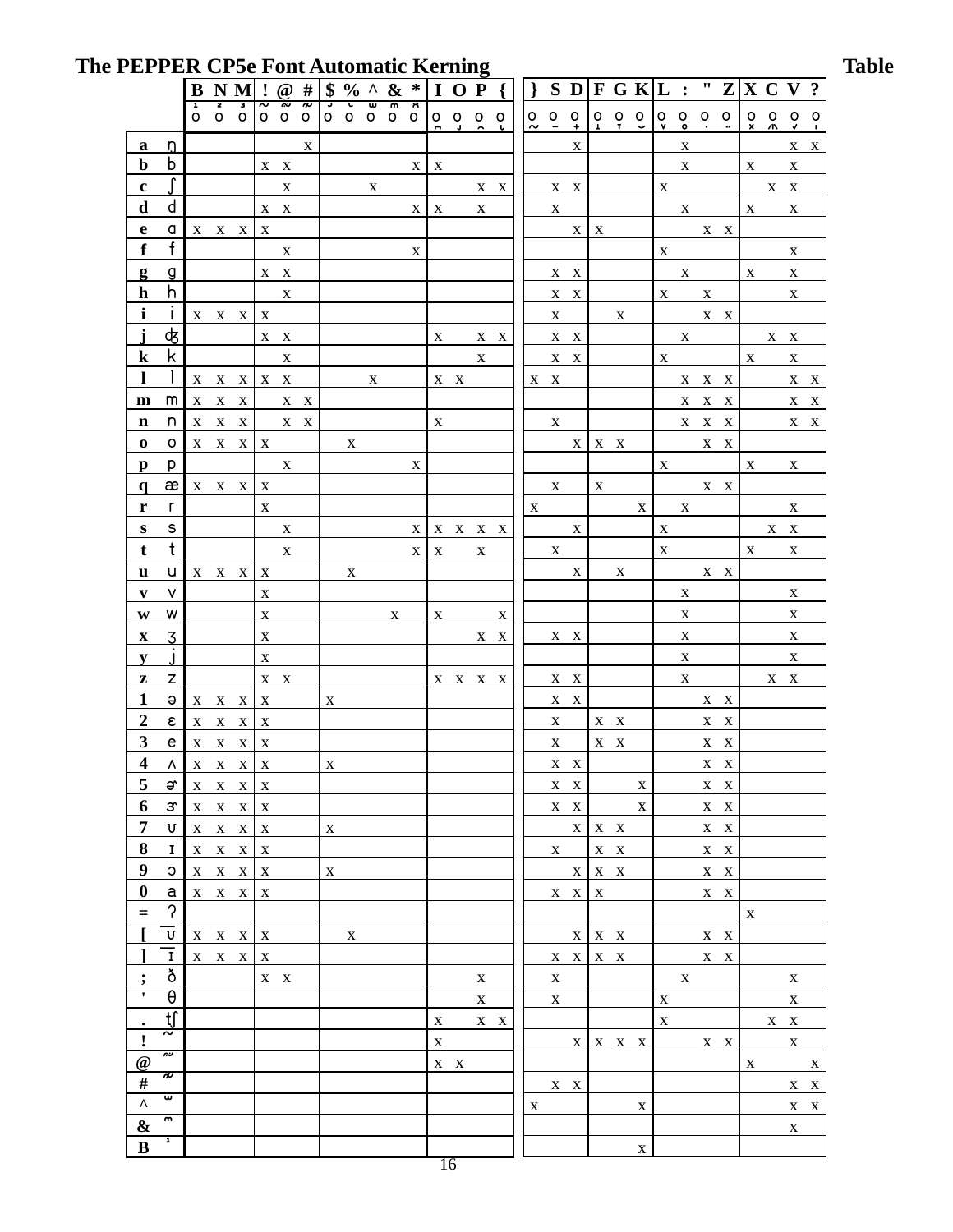### Vowel Sounds of English



### Consonant Sounds of English

|                   |           |               |                | <b>PLACE</b>    |                  |                                |                                  |                                 |         |         |  |  |  |  |  |  |  |
|-------------------|-----------|---------------|----------------|-----------------|------------------|--------------------------------|----------------------------------|---------------------------------|---------|---------|--|--|--|--|--|--|--|
|                   |           | <b>MANNER</b> | <b>VOICING</b> | <b>Bilabial</b> | Labio-<br>dental | Lingua-<br>Dental <sup>a</sup> | Lingua-<br>Alveolar <sup>a</sup> | Lingua-<br>Palatal <sup>a</sup> | Velar   | Glottal |  |  |  |  |  |  |  |
|                   |           |               | Voiceless      | p               |                  |                                | t                                |                                 | k       | Ω       |  |  |  |  |  |  |  |
|                   | Stop      |               | Voiced         | b               |                  |                                | $\mathsf{T}^\mathtt{c}$<br>d     |                                 | g       |         |  |  |  |  |  |  |  |
| <b>OBSTRUENTS</b> |           |               | Voiceless      |                 | f                | θ                              | $\mathbb S$                      | r<br>J                          |         | h       |  |  |  |  |  |  |  |
|                   |           | Fricative     | Voiced         |                 | $\vee$           | ð                              | Z                                | 3                               |         |         |  |  |  |  |  |  |  |
|                   | Affricate |               | Voiceless      |                 |                  |                                |                                  | $t$ ∫                           |         |         |  |  |  |  |  |  |  |
|                   |           |               | Voiced         |                 |                  |                                |                                  | क्                              |         |         |  |  |  |  |  |  |  |
|                   | Nasal     |               | Voiced         | m               |                  |                                | n                                |                                 | ŋ       |         |  |  |  |  |  |  |  |
| SONORANTS         | TIQUID    | Lateral       | Voiced         |                 |                  |                                |                                  |                                 |         |         |  |  |  |  |  |  |  |
|                   |           | Rhotic        | Voiced         |                 |                  |                                |                                  | $\mathsf{r}$                    |         |         |  |  |  |  |  |  |  |
|                   | Glide     |               | Voiced         | W               |                  |                                |                                  | J                               | $(W)^b$ |         |  |  |  |  |  |  |  |

a These terms are contracted to Dental, Alveolar, and Palatal.

b This sound has constrictions in both the bilabial and velar places, as does its voiceless cognate **/ñ/**.

c The **`** is technically an allophone.